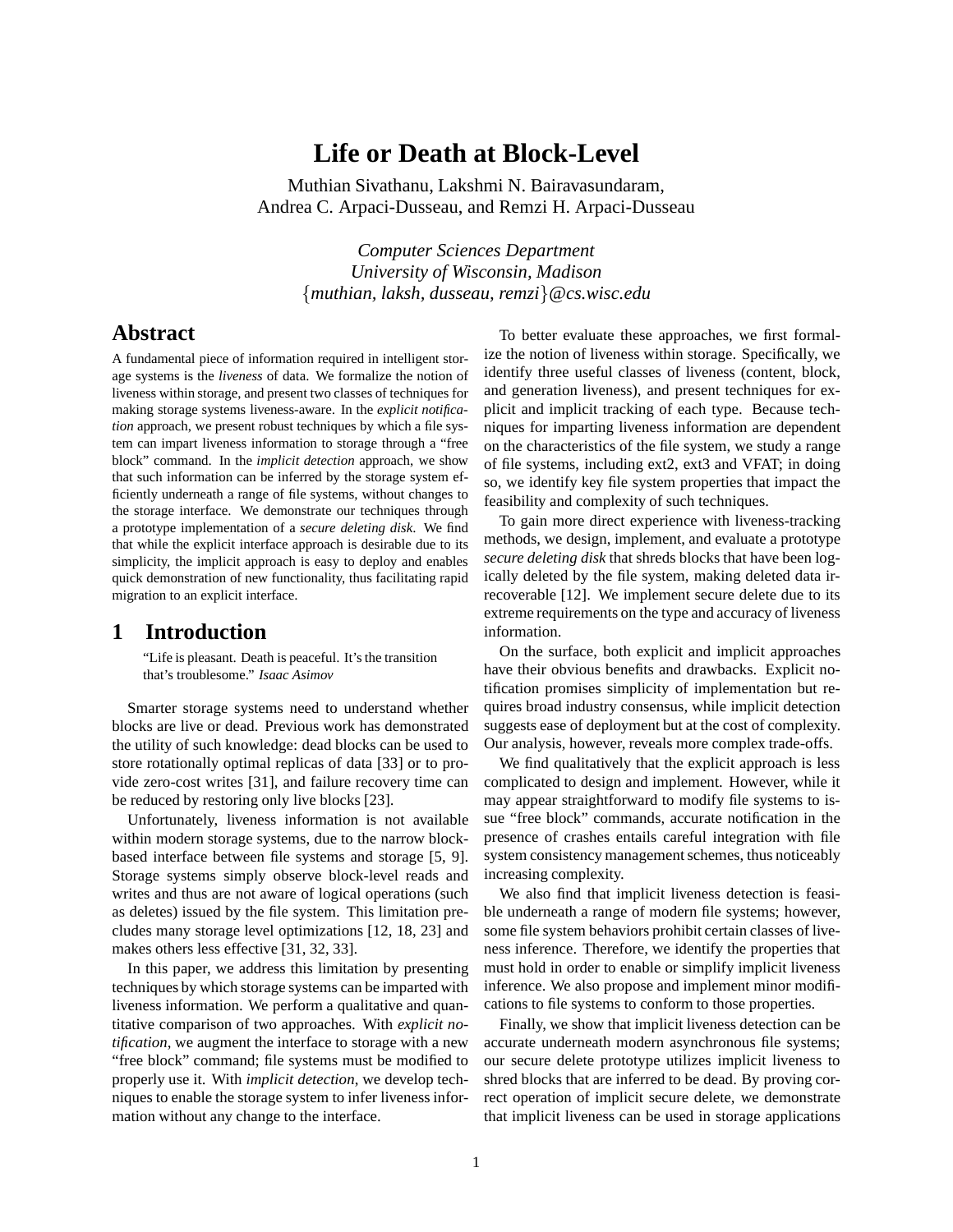with extreme correctness requirements. In evaluating the performance of implicit liveness tracking, we find that it is comparable to the explicit approach.

We conclude that storage systems can more easily implement the explicit approach, if the interface is embellished to support it. However, we see the implicit approach as a complementary instead of competitive technology; because industry consensus on interface change is at best slow-moving, implicit techniques (even if complex) can be of use. Specifically, by deploying a particular technology without explicit interface change, implicit techniques can readily demonstrate possible benefits and thus move industry rapidly towards an explicit change.

The paper is organized as follows. We first present an extended motivation (§2), followed by a taxonomy of liveness (§3), and a list of file system properties that impact techniques for imparting liveness information (§4). We proceed by discussing explicit notification (§5) and implicit detection (§6), and then describe secure deletion  $(\S7)$ . We then describe our initial experience with implicit detection under NTFS, a closed-source file system  $(\S 8)$ . Finally, we present a discussion on the relative merits of the implicit and explicit approaches (§9), and finish by discussing related work  $(\S10)$  and concluding  $(\S11)$ . Appendix A includes a proof of correctness for implicit secure delete.

# **2 Extended Motivation**

In this section, we first present examples of functionality enabled by liveness information, and then motivate two alternative approaches for gathering such information.

# **2.1 Utility of liveness**

Liveness information enables a variety of functionality and performance enhancements within the storage system. Most of these enhancements cannot be implemented at higher layers because they require low-level control available only within the storage system.

**Eager writing:** Workloads that are write-intensive can run faster if the storage system is capable of *eager writing*, *i.e.*, writing to "some free block closest to the disk arm" instead of the traditional in-place write [8, 31]. However, in order to select the closest block, the storage system needs information on which blocks are live. Existing proposals function well as long as there exist blocks that were never written to; once the file system writes to a block, the storage system cannot identify subsequent death of the block as a result of a delete. A disk empowered with liveness information can be more effective at eager writing.

**Adaptive RAID:** Information on block liveness within the storage system can also facilitate dynamic, adaptive RAID schemes such as those in the HP AutoRAID system [32]; AutoRAID utilizes free space to store data in RAID-1 layout, and migrates data to RAID-5 when it runs short of free space. Knowledge of block death can make such schemes more effective.

**Optimized layout:** Techniques to optimize on-disk layout transparently within the storage system have been well explored. Adaptive reorganization of blocks within the disk [21] and replication of blocks in rotationally optimal locations [33] are two examples. Knowing which blocks are free can greatly facilitate such techniques; live blocks can be collocated together to minimize seeks, or the "free" space corresponding to dead blocks can be used to hold rotational replicas.

**Smarter NVRAM caching:** Buffering writes in NVRAM is a common optimization in storage systems. For synchronous write workloads that do not benefit much from in-memory delayed writes within the file system, NVRAM buffering improves performance by absorbing multiple overwrites to a block. However, in deleteintensive workloads, unnecessary disk writes can still occur; in the absence of liveness information, deleted blocks occupy space in NVRAM and need to be written to disk when the NVRAM fills up. From real file system traces [20], we found that up to 25% of writes are deleted *after* the typical delayed write interval of 30 seconds, and thus will be unnecessarily written to disk. Knowledge about block death within storage removes this overhead.

**Intelligent prefetching:** Modern disks perform aggressive prefetching; when a block is read, the entire track in which the block resides is often prefetched [22], and cached in the internal disk cache. In an aged (and thus, fragmented) file system, only a subset of blocks within a track may be live, and thus, caching the whole track may result in suboptimal cache space utilization. Although reading in the whole track is still efficient for disk I/O, knowledge about liveness can enable the disk to selectively cache only those blocks that are live.

**Faster recovery:** Liveness information enables faster recovery in storage arrays. A storage system can reduce reconstruction time during disk failure by only reconstructing blocks that are live within the file system [23].

**Self-securing storage:** Liveness information in storage can help build intelligent security functionality in storage systems. For example, a storage level intrusion detection system (IDS) provides another perimeter of security by monitoring traffic, looking for suspicious access patterns such as deletes or truncates of log files [18]; detecting these patterns requires liveness information.

**Secure delete:** The ability to delete data in a manner that makes recovery impossible is an important component of data security [3, 12, 14]. Government regulations require strong guarantees on sensitive data being "forgotten", and such requirements are expected to become more widespread in both government and industry in the near future [1]. Secure deletion requires low-level control on block placement that is available only within the storage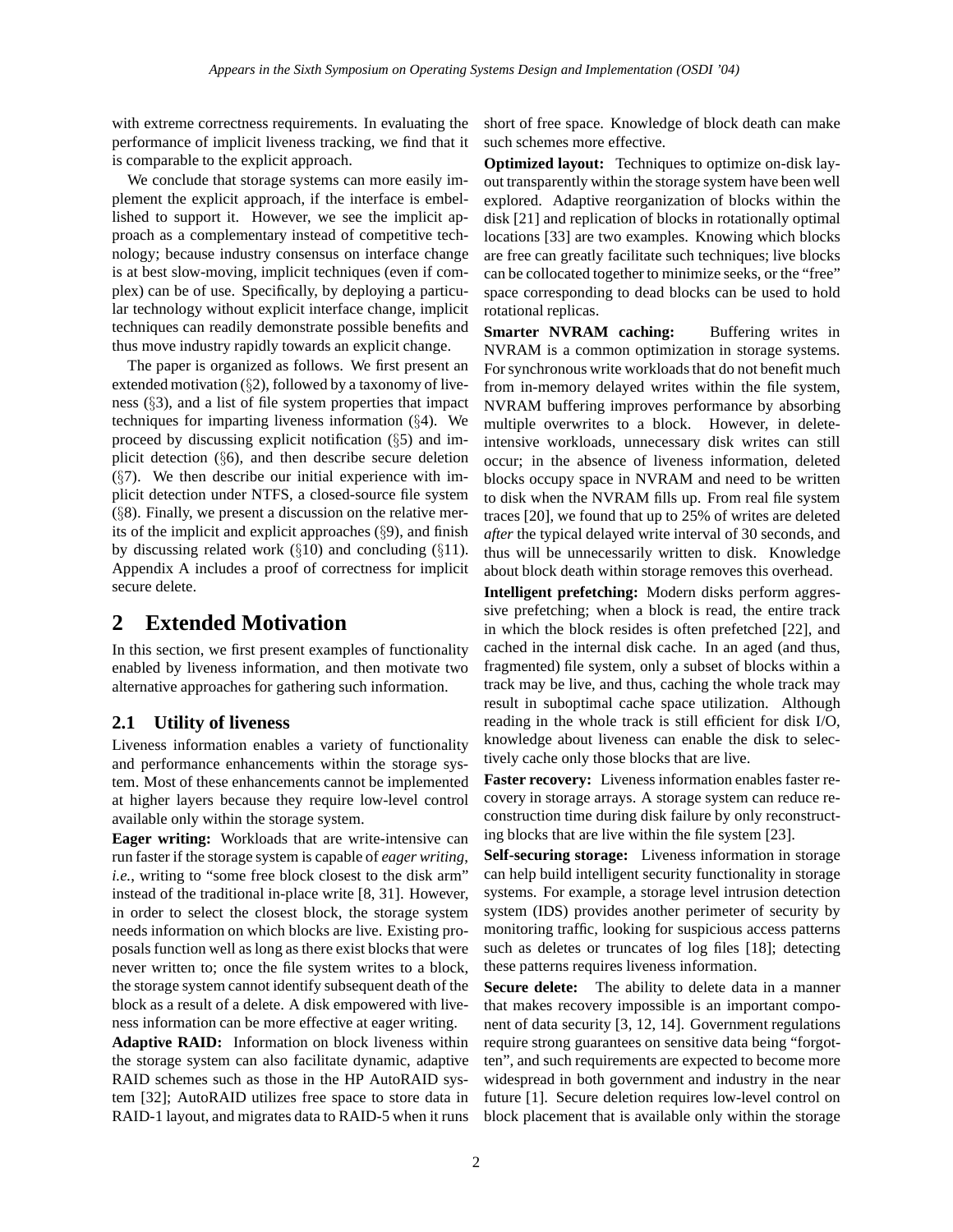system; implementing storage level secure delete requires liveness information within the storage system. We explore secure deletion further in Section 7.

## **2.2 Acquiring liveness information**

Despite the clear benefits of liveness information in storage systems, such information is not currently available. A natural question that arises is how to convey liveness information to storage systems. We discuss two approaches: *explicit notification* and *implicit detection*.

### **2.2.1 Explicit notification**

Explicit notification involves augmenting the existing storage interface with new "allocate block" and "free block" commands, and then modifying file systems to use these commands to explicitly convey liveness information to the storage system. The main benefit of the explicit approach is its potential simplicity; once the new interface is deployed, conveying liveness information is seemingly straightforward.

However, while appearing to be a natural way to achieve our goal, there are a few problems with this approach. First, changing the interface to storage raises legacy issues and requires broad industry consensus. Second, a demand for such a new interface often requires agreement on the clear benefits of the interface, which is difficult to achieve without deployment of the interface a chicken-and-egg problem.

#### **2.2.2 Implicit detection**

Implicit detection is intended to solve the bootstrapping problem in explicit interface evolution. In this approach, the storage system monitors block-level reads and writes issued by the file system from underneath an unmodified interface and infers liveness information implicitly, ideally with no change to the file system above. The implicit approach thus enables demonstration of benefits due to a proposed interface change, thereby making it an evolutionary step towards an eventual interface modification.

Previous work on *semantically-smart* storage systems [2, 23, 24] has explored implicit detection of various forms of file system information from within the storage system, for various storage-level enhancements. The degree of accuracy required from the implicit detection techniques in each case depends on the nature of the application using that information. In X-RAY [2], the storage system utilizes implicit information on file accesses to implement an exclusive storage array cache; inaccurate information in X-RAY simply reduces the potential performance gain. In D-GRAID [23], the storage system utilizes implicit information on the file a block belongs to, in order to place blocks in a fault-isolated fashion, thus improving the availability of the storage system under multiple disk failures; inaccurate information in D-GRAID leads to poor fault isolation, but does not impact correctness because the array still exhibits strictly better

| <b>Liveness</b><br>type | <b>Description</b>    | <b>Currently</b><br>possible? | <b>Example</b><br>utility |
|-------------------------|-----------------------|-------------------------------|---------------------------|
| Content                 | Data within block     | Yes                           | Versioning                |
| <b>Block</b>            | Whether a block holds | No                            | Eager write,              |
|                         | valid data currently  |                               | fast recovery             |
| Generation              | Block's lifetime in   | No                            | Secure delete,            |
|                         | the context of a file |                               | storage IDS               |

Table 1: **Forms of liveness.**

availability than traditional RAID. In this paper, we investigate the limits of implicit detection, by considering applications that utilize implicit liveness information in a way that directly impacts correctness.

The primary concern with *implicit interface evolution* is that it ties the interacting layers together. For example, if the file system changes, the storage system will likely need to change as well. However, this issue may not be as problematic as it seems. On-disk formats evolve slowly, for reasons of backwards compatibility. For example, the Linux ext2 file system, introduced in roughly 1994, has had the same layout for its lifetime. Further, the ext3 journaling file system [29] is backwards compatible with the on-disk layout of ext2 and the new extensions to the FreeBSD file system [6] are backwards compatible as well. We also have evidence that commercial storage vendors are already willing to maintain and support software specific to a file system; for example, the EMC Symmetrix storage system [7] comes with software that can understand most common file systems. These trends point to the commercial viability of an implicit detection approach.

# **3 Liveness in Storage: A Taxonomy**

Having discussed the utility of liveness information within a storage system, we now present a taxonomy of the forms of liveness information that are relevant to storage. Such liveness information can be classified along three dimensions: *granularity*, *accuracy*, and *timeliness*.

## **3.1 Granularity of liveness**

Depending on the specific storage-level enhancement that utilizes liveness information, the logical unit of liveness to be tracked can vary. We identify three granularities at which liveness information is meaningful and useful: content, block and generation. A summary is presented in Table 1.

### **3.1.1 Content liveness**

Content liveness is the simplest form of liveness. The unit of liveness is the actual data in the context of a given block; thus, "death" at this granularity occurs on every overwrite of a block. When a block is overwritten with new data, the storage system can infer that the old contents are dead. An approximate form of content liveness is readily available in existing storage systems, and has been explored in previous work; for example, Wang *et al.*'s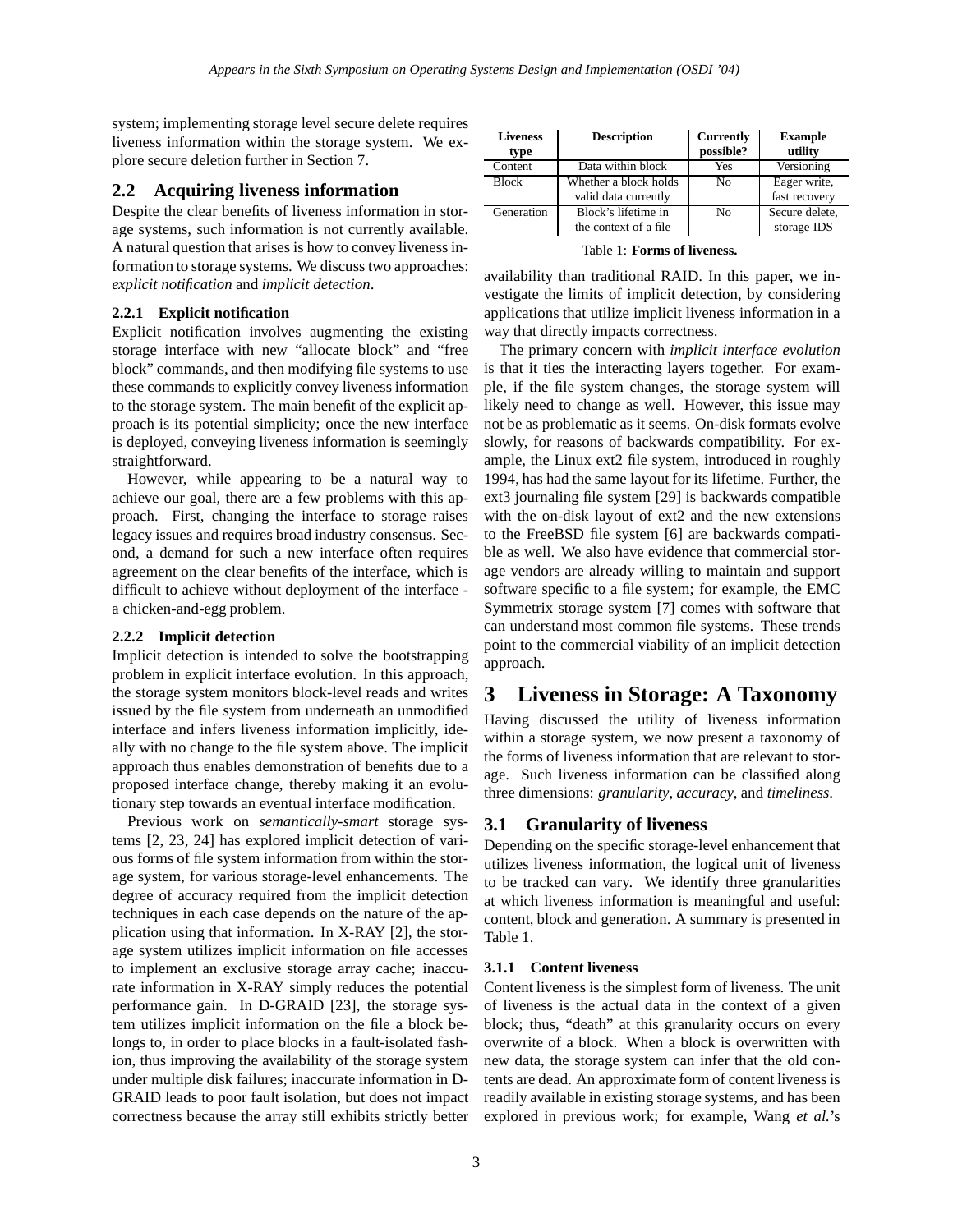virtual log disk frees the past location of a block when the block is overwritten with new contents [31]. Tracking liveness at this granularity is also useful in on-disk versioning, as seen in self-securing storage systems [28]. However, to be completely accurate, the storage system also needs to know when a block is freed within the file system, since the contents stored in that block are dead even without it being overwritten.

### **3.1.2 Block liveness**

Block liveness tracks whether a given disk block currently contains valid data, *i.e.*, data that is accessible through the file system. The unit of interest in this case is the "container" instead of the "contents". Block liveness is the granularity required for many applications such as intelligent caching, prefetching, and eager writing. For example, in deciding whether to propagate a block from NVRAM to disk, the storage system just needs to know whether the block is live at this granularity. This form of liveness information cannot be tracked in traditional storage systems because the storage system is unaware of which blocks the file system thinks are live. However, a weak form of this liveness can be tracked; a block that was never written to can be inferred to be dead.

#### **3.1.3 Generation liveness**

The generation of a disk block is the lifetime of the block in the context of a certain file. Thus, by death of a generation, we mean that a block that was written to disk (at least once) in the context of a certain file becomes either free or is reallocated to a different file. Tracking generation liveness ensures that the disk can detect every logical file system delete of a block whose contents had reached disk in the context of the deleted file. An example of a storage level functionality that requires generation liveness is secure delete, since it needs to track not just whether a block is live, but also whether it contained data that belonged to a file generation that is no longer alive. Another application that requires generation liveness information is storage-based intrusion detection. Generation liveness cannot be tracked in existing storage systems.

#### **3.2 Accuracy of liveness information**

The second dimension of liveness is accuracy, by which we refer to the degree of trust the disk can place in the liveness information available to it. Inaccuracy in liveness information can lead the disk into either overestimating or underestimating the set of live entities (blocks or generations). The degree of accuracy required varies with the specific storage application. For example, in deletesquashing NVRAM, it is acceptable for the storage system to slightly overestimate the set of live blocks, since it is only a performance issue and not a correctness issue; on the other hand, underestimating the set of live blocks is catastrophic since the disk would lose valid data. Similarly, in generation liveness detection for secure delete, it is acceptable to miss certain intermediate generation deaths of a block as long as the latest generation death of the block is known.

## **3.3 Timeliness of information**

The third and final axis of liveness is timeliness, which defines the time between a death occurring within the file system and the disk learning of the death. In the explicit notification approach, if the file system delays "free" notifications (similar to delayed writes), there will be a time lag before the disk learns of a block or generation death. Similarly, in the implicit approach, the periodicity with which the file system writes metadata blocks imposes a bound on the timeliness of the liveness information inferred. In many applications, such as eager writing and delete-aware caching, this delayed knowledge of liveness is acceptable, as long as the information has not changed in the meantime. However, in certain applications such as secure delete, timely detection may provide stronger guarantees.

# **4 File System Properties**

Both explicit and implicit methods for imparting liveness information to storage are dependent on the characteristics of the file system using the storage system. We therefore study the range of techniques required for such liveness notification (or detection) by experimenting underneath three different file systems: ext2, ext3, and VFAT. We have also experimented with NTFS, but only on a limited scale due to lack of source code access; our NTFS experience is described in Section 8. Given that ext2 has two modes of operation (synchronous and asynchronous modes) and ext3 has three modes (writeback, ordered, and data journaling modes), all with different update behaviors, we believe these form a rich set of file systems.

We first begin with a brief background on the various file systems and then outline some high level behavioral properties of a file system that are relevant in the context of liveness information. In the next two sections, we discuss how these properties influence different techniques for storage-level liveness tracking.

### **4.1 File system background**

In this subsection, we provide some background information on the various file systems we study. We discuss both key on-disk data structures and the update behavior.

#### **4.1.1 Common properties**

We begin with some properties common to all the file systems we consider, from the viewpoint of liveness tracking. At a basic level, all file systems track at least two kinds of on-disk metadata: a structure that tracks allocation of blocks (*e.g.*, bitmap, freelist), and index structures (*e.g.*, inodes) that map each logical file to groups of blocks.

A common aspect of the update behavior of all modern file systems is *asynchrony*. When a data or metadata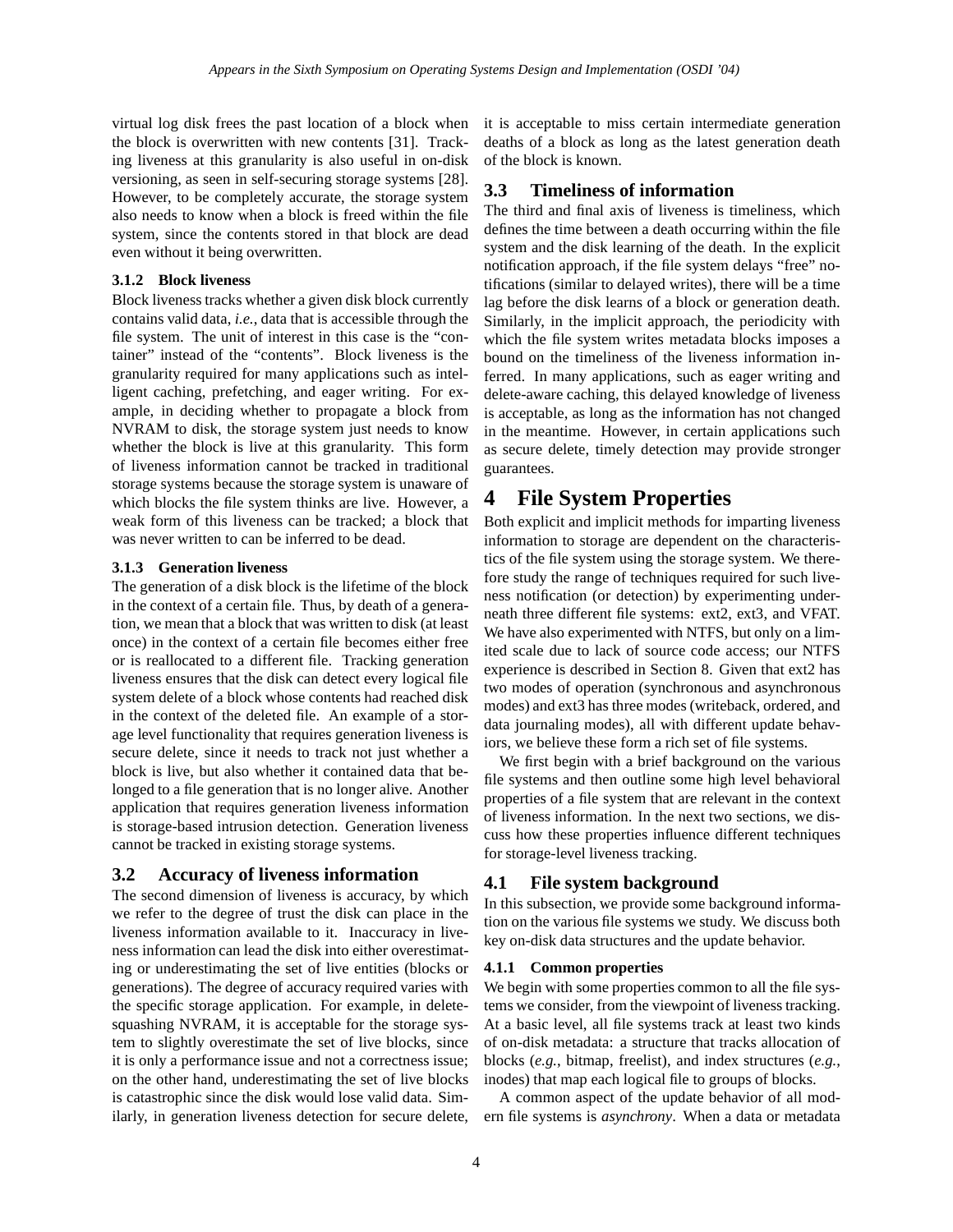block is updated, the contents of the block are not immediately flushed to disk, but instead, buffered in memory for a certain interval (*i.e.*, the *delayed write interval*). Blocks that have been "dirty" longer than the delayed write interval are periodically flushed to disk. The order in which such delayed writes are committed can be potentially arbitrary, although certain file systems enforce ordering constraints [10].

### **4.1.2 Linux ext2**

The ext2 file system is an intellectual descendant of the Berkeley Fast File System (FFS) [16]. The disk is split into a set of *block groups*, akin to cylinder groups in FFS, each of which contains inode and data blocks. The allocation status (live or dead) of data blocks is tracked through *bitmap blocks*. Most information about a file, including size and block pointers, is found in the file's inode. To accommodate large files, a few pointers in the inode point to *indirect blocks*, which in turn contain block pointers.

While committing delayed writes, ext2 enforces no ordering whatsoever; crash recovery therefore requires running a tool like *fsck* to restore metadata integrity (data inconsistency may still persist). Ext2 also has a synchronous mode of operation where metadata updates are synchronously flushed to disk, similar to early FFS [16].

### **4.1.3 Linux ext3**

The ext3 file system is a journaling file system that evolved from ext2, and uses the same basic on-disk structures. Ext3 ensures metadata consistency by write-ahead logging of metadata updates, thus avoiding the need to perform an fsck-like scan after a crash. Ext3 employs a coarse-grained model of transactions; all operations performed during a certain *epoch* are grouped into a single transaction. When ext3 decides to commit the transaction, it takes an in-memory copy-on-write snapshot of dirty metadata blocks that belonged to that transaction; subsequent updates to any of those metadata blocks result in a new in-memory copy.

Ext3 supports three modes of operation. In *ordered data* mode, ext3 ensures that before a transaction commits, all data blocks dirtied in that transaction are written to disk. In *data journaling* mode, ext3 journals data blocks together with metadata. Both these modes ensure data integrity after a crash. The third mode, *data writeback*, does not order data writes; data integrity is not guaranteed in this mode.

#### **4.1.4 VFAT**

The VFAT file system descends from the world of PC operating systems. In this paper, we consider the Linux implementation of VFAT. VFAT operations are centered around the *file allocation table (FAT)*, which contains an entry for each allocatable block in the file system. These entries are used to locate the blocks of a file, in a linkedlist fashion. For example, if a file's first block is at address

| <b>Property</b>          | Σ        | $Ext2+syn$ | VFAT     | ₹<br>Ext3 | $Ext3-ord$ | Ext3-dat |
|--------------------------|----------|------------|----------|-----------|------------|----------|
| Reuse ordering           |          | $\times$   |          | $\times$  | $\times$   | $\times$ |
| <b>Block exclusivity</b> | $\times$ | $\times$   | $\times$ |           |            |          |
| Generation marking       | $\times$ | $\times$   |          | $\times$  | $\times$   | $\times$ |
| Delete suppression       | $\times$ | $\times$   | $\times$ | $\times$  | $\times$   | $\times$ |
| Consistent metadata      |          |            |          | $\times$  | $\times$   | $\times$ |
| Data-metadata coupling   |          |            |          |           |            |          |

Table 2: **File system properties.** *The table summarizes the various properties exhibited by each of the file systems we study.*

 $b$ , one can look in entry  $b$  of the FAT to find the next block of the file, and so forth. An entry can also hold an endof-file marker or a setting that indicates the block is free. Unlike UNIX file systems, where most information about a file is found in its inode, a VFAT file system spreads this information across the FAT itself and the directory entries; the FAT is used to track which blocks belong to the file, whereas the directory entry contains information like size, type information and a pointer to the start block of the file. Similar to ext2, VFAT does not preserve any ordering in its delayed updates.

## **4.2 Properties**

The update behavior of the file system has a direct influence on the techniques through which liveness information can be imparted to the storage system. Based on our experience with the aforementioned file systems, we identify high-level file system properties that are relevant to liveness tracking. Table 2 summarizes these properties.

**Reuse ordering:** If the file system guarantees that it will not reuse disk blocks until the freed status of the block (*e.g.*, bitmaps or other metadata that pointed to the block) reaches disk, the file system exhibits *reuse ordering*. This property is necessary (but not sufficient) to ensure data integrity; in the absence of this property, a file could end up with partial contents from some other deleted file after a crash, even in a journaling file system. While VFAT and the asynchronous mode of ext2 do not have reuse ordering, all three modes of ext3, and ext2 in synchronous mode, exhibit reuse ordering.

**Block exclusivity:** *Block exclusivity* requires that for every disk block, there is at most one dirty copy of the block in the file system cache. It also requires that the file system employ adequate locking to prevent any update to the in-memory copy while the dirty copy is being written to disk. This property holds for certain file systems such as ext2 and VFAT. However, ext3 does not conform to this property. Because of its snapshot-based journaling, there can be two dirty copies of the same metadata block, one for the "previous" transaction being committed and the other for the current transaction.

**Generation marking:** The *generation marking* property requires that the file system track reuse of file pointer ob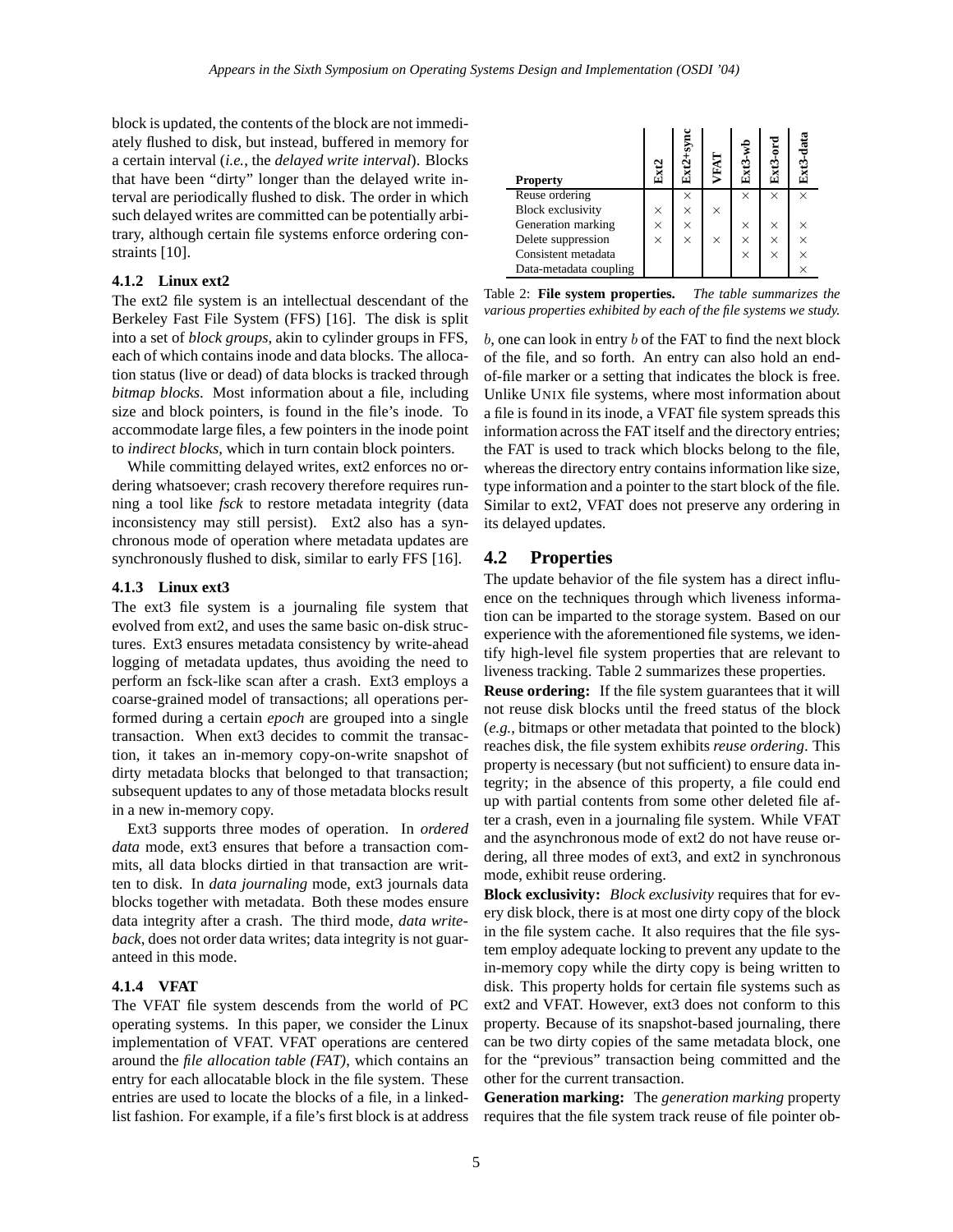jects (*e.g.*, inodes) with version numbers. Both the ext2 and ext3 file systems conform to this property; when an inode is deleted and reused for a different file, the version number of the inode is incremented. VFAT does not exhibit this property.

**Delete suppression:** A basic optimization found in most file systems is to suppress writes of deleted blocks. All file systems we discuss obey this property for data blocks. VFAT does not obey this property for directory blocks.

**Consistent metadata:** This property indicates whether the file system conveys a consistent metadata state to the storage system. All journaling file systems exhibit the consistent metadata property; transaction boundaries in their on-disk log implicitly convey this information. Ext2 and VFAT do not exhibit this property.

**Data-metadata coupling:** *Data-metadata coupling* builds on the consistent metadata property, and it requires the notion of consistency to be extended also to data blocks. In other words, a file system conforming to this property conveys a consistent metadata state together with the set of data blocks that were dirtied in the context of that transaction. Among the file systems we consider, only ext3 in data journaling mode conforms to this property.

# **5 Explicit Liveness Notification**

We now proceed to the techniques for imparting various forms of liveness information to storage systems. In this section, we discuss the *explicit notification* approach, where we assume that special allocate and free commands are added to SCSI. As an optimization, we obviate the need for an explicit allocate command by treating a write to a previously freed block as an implicit allocate. Although modifying file systems to use this interface may seem trivial, we find that supporting the free command has ramifications in the consistency management of the file system under crashes.

We have modified the Linux ext2 and ext3 file systems to use this free command to communicate liveness information; we discuss the issues therein. The free command is implemented as an *ioctl* to a pseudo-device driver, which serves as our enhanced disk prototype.

## **5.1 Granularity of** free **notification**

One issue that arises with explicit notification is the exact semantics of the free command, given the various granularities of liveness outlined in Section 3. For example, if only block liveness or content liveness needs to be tracked, the file system can be lazy about initiating free commands (thus suppressing free to blocks that are subsequently reused). For generation liveness, the file system needs to notify the disk of every delete of a block whose contents reached disk in the context of the deleted file. However, given multiple intermediate layers of buffering, the file system may not know exactly whether the contents of a block reached disk in the context of a certain file.

To simplify file system implementation, the file system should not be concerned about what form of liveness a particular disk functionality requires. In our approach, the file system invokes the free command for every logical delete. On receiving a free command for a block, the disk marks the block dead in its internal allocation structure (*e.g.*, a bitmap), and on a write, it marks the corresponding block live. The responsibility for mapping these free commands to the appropriate form of liveness information lies with the disk. For example, if the disk needs to track generation deaths, it will only be interested in a free command to a block that it thinks is live (as indicated by its internal bitmaps); a redundant free to a block that is already free within the disk (which happens if the block is deleted before being written to disk) will not be viewed as a generation death. For correct operation, the file system should guarantee that it will not write a block to disk without a prior allocation; if the write itself is treated as an implicit allocate, this guarantee is the same as the *delete suppression* property. A write to a freed block without an allocation will result in incorrect conclusion of generation liveness within the disk. Note that after a free is issued for a block, the disk can safely use that block, possibly erasing its contents.

## **5.2 Timeliness of** free **notification**

Another important issue that arises in explicit notification of a free is *when* the file system issues the notification. One option is *immediate notification*, where the file system issues a "free" immediately when a block gets deleted in memory. Unfortunately, this solution can result in loss of data integrity in certain crash scenarios. For example, if a crash occurs immediately after the free notification for a block  $B$  but before the metadata indicating the corresponding delete reaches disk, the disk considers block B as dead, while upon recovery the file system views block B as live since the delete never reached disk. Since a live file now contains a freed block, this scenario is a violation of data integrity. While such violations are acceptable in file systems such as ext2 which already have weak data integrity guarantees, file systems that preserve data integrity (such as ext3) need to *delay* notification until the effect of the delete reaches disk.

Delayed notification requires the file system to conform to the *reuse ordering* property; otherwise, if the block is reused (and becomes live within the file system) before the effect of the previous delete reaches disk, the delayed free command would need to be suppressed, which means the disk would miss a generation death.

## **5.3 Orphan allocations**

Finally, explicit notification needs to handle the case of *orphan allocations*, where the file system considers a block dead while the disk considers it live. Assume that a block is newly allocated to a file and is written to disk in the con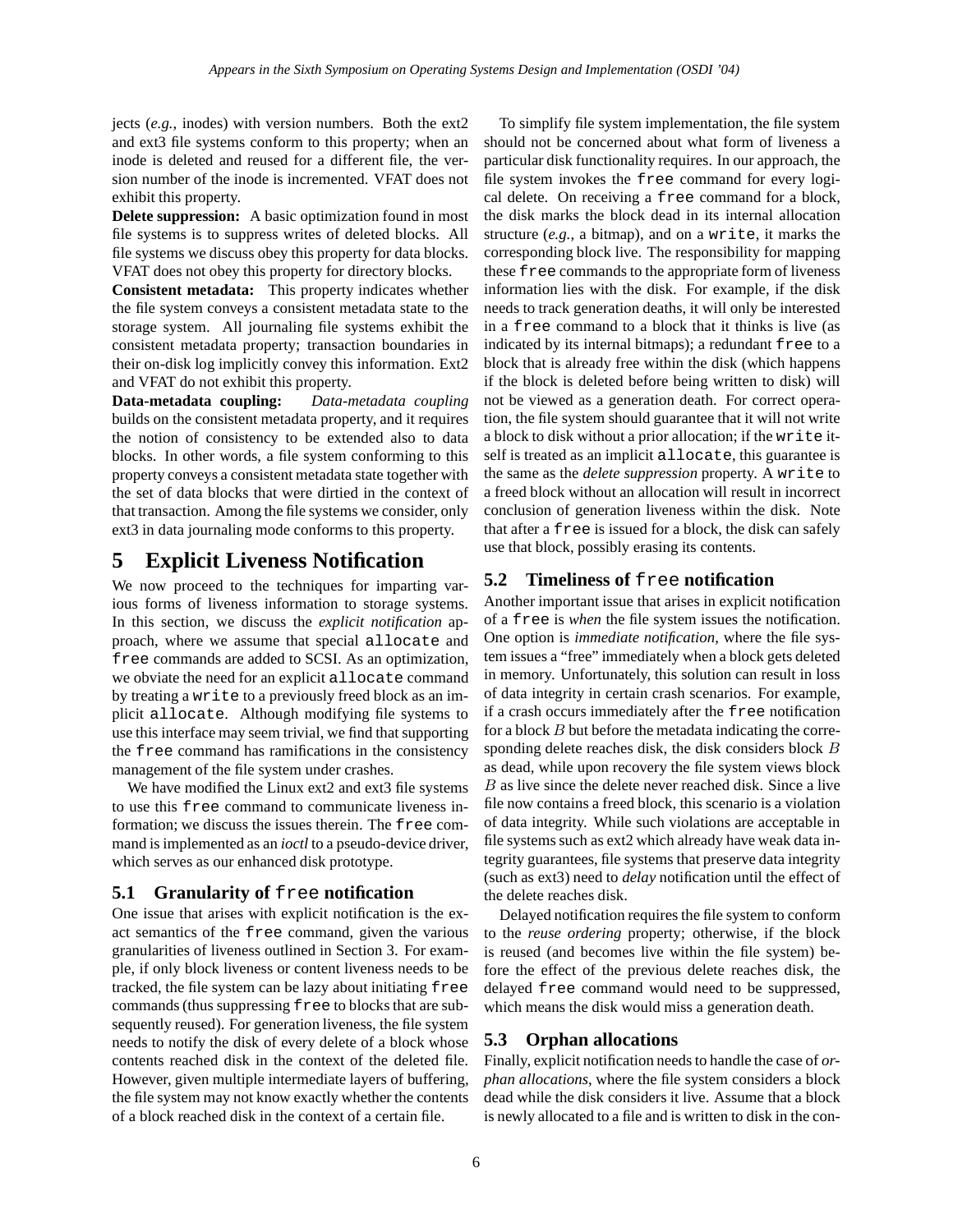text of that file. If a crash occurs at this point (but before the metadata indicating the allocation is written to disk), the disk would assume that the block is live, but on restart, the file system views the block as dead. Since the on-disk contents of the block belong to a file that is no longer extant in the file system, the block has suffered a generation death, but the disk does not know of this. The free notification mechanism should enable accurate tracking of liveness despite orphan allocations. Handling orphan allocations is file system specific, as we describe below.

## **5.4 Explicit notification in ext2**

As mentioned above, because ext2 does not provide data integrity guarantees on a crash, the notification of deletes can be immediate; thus ext2 invokes the free command synchronously whenever a block is freed in memory. Dealing with orphan allocations in ext2 requires a relatively simple but expensive operation; upon recovery, the fsck utility conservatively issues free notifications to every block that is currently dead within the file system.

## **5.5 Explicit notification in ext3**

Because ext3 guarantees data integrity in its ordered and data journaling modes, free notification in ext3 has to be delayed until the effect of the corresponding delete reaches disk. In other words, the notification has to be delayed until the transaction that performed the delete commits. Therefore, we record an in-memory list of blocks that were deleted as part of a transaction, and issue free notifications for all those blocks when the transaction commits. Since ext3 already conforms to the reuse ordering property, such delayed notification is feasible.

However, a crash could occur during the invocation of the free commands (*i.e.*, immediately after the commit of the transaction); therefore, these free operations should be redo-able on recovery. For this purpose, we also log special free records in the journal which are then replayed on recovery, as part of the delete transaction.

During recovery, since there can be multiple committed transactions which will need to be propagated to their on-disk locations, a block deleted in a transaction could have been reallocated in a subsequent committed transaction. Thus, we cannot replay all logged free commands. Given our guarantee of completing all free commands for a transaction before committing the next transaction, we should only replay free commands for the last successfully committed transaction in the log (and not for any earlier committed transactions that are replayed).

To deal with orphan allocations, we log block numbers of data blocks that are about to be written, before they are actually written to disk. On recovery, ext3 can issue free commands to the set of orphan data blocks that were part of the uncommitted transaction.

# **6 Implicit Liveness Detection**

In this section, we analyze various issues in implicit detection of liveness from within the storage system. Implicit liveness inference requires the storage system to have semantic understanding [24] of the on-disk format of the file system running above, coupled with careful observation of file system traffic. Because implicit liveness detection is file system dependent, we discuss the feasibility and generality of implicit liveness detection by considering three different file systems: ext2, ext3, and VFAT. In Section 8, we discuss our initial experience with implicit detection underneath the Windows NTFS file system.

Among the different forms of liveness we address, we only consider the granularity and accuracy axes mentioned in Section 3. Along the accuracy axis, we consider *accurate* and *approximate* inferences; the *approximate* instance refers to a strict *over-estimate* of the set of live entities. On the timeliness axis, we address the more common (and complex) case of lack of timely information; under most modern file systems that delay metadata updates, timeliness is not guaranteed. With guarantees of timeliness (*e.g.*, under a synchronously mounted file system), implicit inference of liveness is trivial [24].

## **6.1 Content liveness**

As discussed in Section 3, when the disk observes a write of new contents to a live data block, it can infer that the previous contents stored in that block has suffered a content death. However, to be completely accurate, content liveness inference requires information on block liveness.

### **6.2 Block liveness**

Block liveness information enables a storage system to know whether a given block contains valid data at any given time. To track block liveness, the storage system monitors updates to structures tracking allocation. In ext2 and ext3, there are specific data bitmap blocks which convey this information; in VFAT this information is embedded in the FAT itself, as each entry in the FAT indicates whether or not the corresponding block is free. Thus, when the file system writes an allocation structure, the storage system examines each entry and concludes that the relevant block is either dead or live.

Because allocation bitmaps are buffered in the file system and written out periodically, the liveness information that the storage system has is often stale, and does not account for new allocations (or deletes) that occurred during the interval. Table 3 depicts a time line of operations which leads to an incorrect inference by the storage system. The bitmap block  $M_B$  tracking the liveness of  $B$ is written in the first step indicating  $B$  is dead. Subsequently,  $B$  is allocated to a new file  $I_1$  and written to disk while  $M_B$  (now indicating B as live) is still buffered in memory. At this point, the disk wrongly believes that  $B$ is dead while the on-disk contents of  $B$  are actually valid.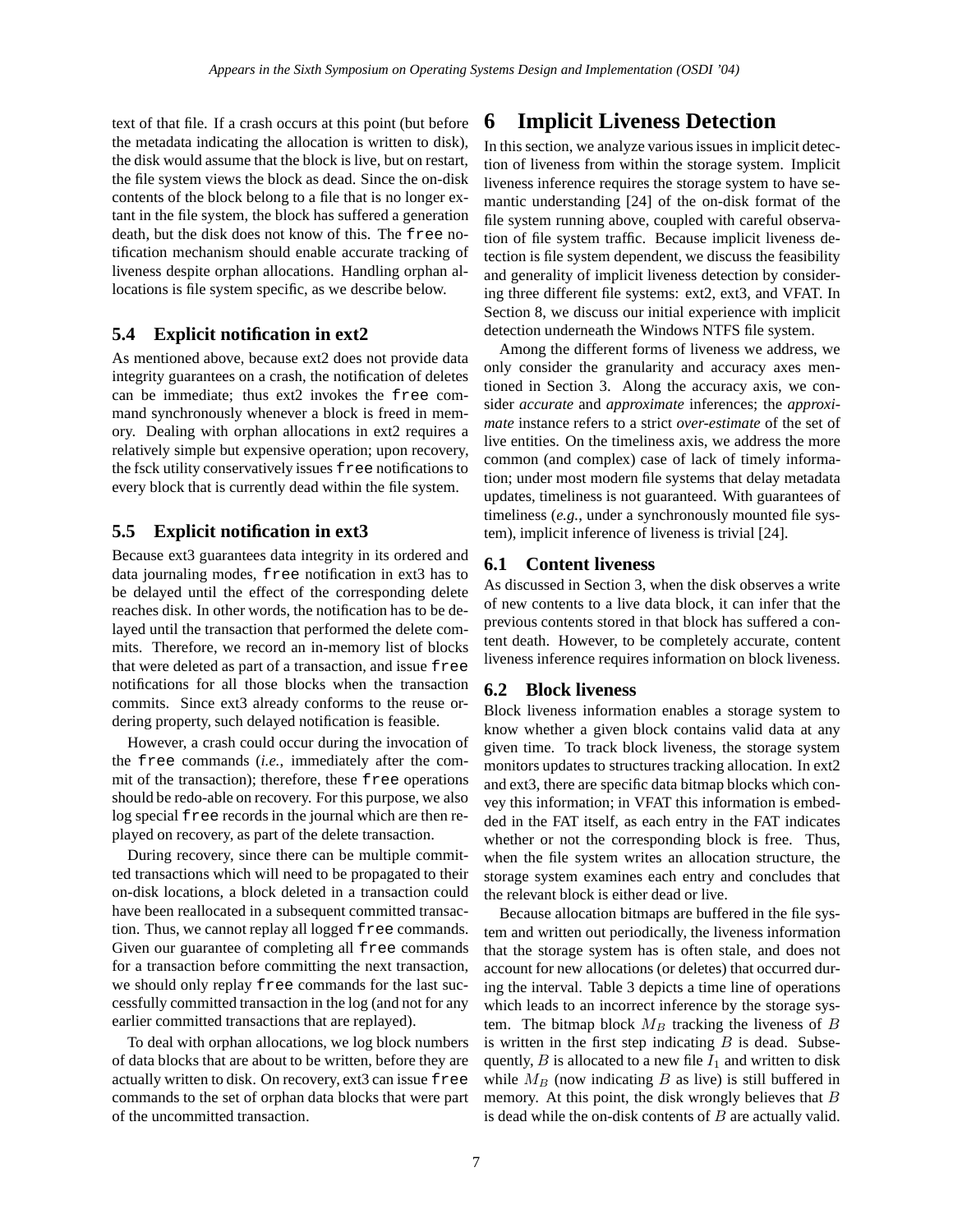| Operation              | In-memory                                                                                   | On-disk   |
|------------------------|---------------------------------------------------------------------------------------------|-----------|
| Initial                | $M_B \Rightarrow B$ free                                                                    |           |
| $M_B$ write to disk    |                                                                                             | B free    |
| $I_1$ alloc            |                                                                                             |           |
|                        | $\begin{array}{l} I_1 \rightarrow B \\ M_B \Rightarrow B \text{ } \text{alloc} \end{array}$ |           |
| B write to disk        |                                                                                             | B written |
| <b>Liveness belief</b> | <i>B</i> live                                                                               | $B$ free  |

Table 3: **Naive block liveness detection.** *The table depicts a time line of events that leads to an incorrect liveness inference. This problem is solved by the shadow bitmap technique.*

To address this inaccuracy, the disk tracks a *shadow copy* of the bitmaps internally [23]; whenever the file system writes a bitmap block, the disk updates its shadow copy with the copy written. In addition, whenever a data block is written to disk, the disk pro-actively sets the corresponding bit in its shadow bitmap copy to indicate that the block is live. In the above example, the write of  $B$ leads the disk to believe that  $B$  is live, thus preventing the incorrect conclusion from being drawn.

#### **6.2.1 File system properties for block liveness**

The shadow bitmap technique tracks block liveness accurately only underneath file systems that obey either the block exclusivity or data-metadata coupling property.

Block exclusivity guarantees that when a bitmap block is written, it reflects the current liveness state of the relevant blocks. If the file system tracks multiple snapshots of the bitmap block (*e.g.*, ext3), it could write an old version of a bitmap block  $M_B$  (indicating B is dead) after a subsequent allocation and write of  $B$ . The disk would thus wrongly infer that  $B$  is dead while in fact the on-disk contents of  $B$  are valid, since it belongs to a newer snapshot; such uncertainty complicates block liveness inference.

If the file system does not exhibit block exclusivity, block liveness tracking requires the file system to exhibit data-metadata coupling, *i.e.*, to group metadata blocks (*e.g.*, bitmaps) with the actual data block contents in a single consistent group; file systems typically enforce such consistent groups through transactions. By observing transaction boundaries, the disk can then reacquire the temporal information that was lost due to lack of block exclusivity. For example, in ext3 data journaling mode, a transaction would contain the newly allocated data blocks together with the bitmap blocks indicating the allocation as part of one consistent group. Thus, at the commit point, the disk conclusively infers liveness state from the state of the bitmap blocks in that transaction. Since data writes to the actual in-place locations occur only after the corresponding transaction commits, the disk is guaranteed that until the next transaction commit, all blocks marked dead in the previous transaction will remain dead. In the absence of data-metadata coupling, a newly allocated data block could reach its in-place location before the corresponding transaction commits, and thus will become live in the disk before the disk detects it.

| <b>Operation</b>       | <b>In-memory</b>          | On-disk             |
|------------------------|---------------------------|---------------------|
| Initial                | $M_B \Rightarrow B$ alloc | $B$ live            |
|                        | $I_1 \rightarrow B$       | $I_1 \rightarrow B$ |
| B write to disk        |                           | $B$ written         |
| $I_1$ delete           | $M_B \Rightarrow B$ free  |                     |
| $I_2$ alloc            | $I_2 \rightarrow B$       |                     |
|                        | $M_B \Rightarrow B$ alloc |                     |
| $M_B$ write to disk    |                           | <i>B</i> live       |
| <b>Liveness belief</b> |                           | (Missed gen. death) |

Table 4: **Missed generation death under block liveness.** *The table shows a scenario to illustrate that simply tracking block liveness is insufficient to track generation deaths.*

For accuracy, block liveness also requires the file system to conform to the delete suppression property; if delete suppression does not hold, a write of a block does not imply that the file system views the block as live, and thus the shadow bitmap technique will overestimate the set of live blocks until the next bitmap write. From Table 2, ext2, VFAT, and ext3 in data journaling mode thus readily facilitate block liveness detection.

### **6.3 Generation liveness**

Generation liveness is a stronger form of liveness than block liveness, and hence builds upon the same shadow bitmap technique. With generation liveness, the goal is to find, for each on-disk block, whether a particular "generation" of data (*e.g.*, that corresponding to a particular file) stored in that block is dead. Thus, block liveness is a special case of generation liveness; a block is dead if the latest generation that was stored in it is dead. Conversely, block liveness information is not sufficient to detect generation liveness because a block currently live could have stored a dead generation in the past. Table 4 depicts this case. Block  $B$  initially stores a generation of inode  $I_1$ , and the disk thinks that block  $B$  is live.  $I_1$  is then deleted, freeing up  $B$ , and  $B$  is immediately reallocated to a different file  $I_2$ . When  $M_B$  is written the next time, B continues to be marked live. Thus, the disk missed the generation death of B that occurred between these two bitmap writes.

#### **6.3.1 Generation liveness under reuse ordering**

Although tracking generation liveness is in general more challenging, a file system that follows the reuse ordering property makes it simple to track. With reuse ordering, before a block is reused in a different file, the deleted status of the block reaches disk. In the above example, before B is reused in  $I_2$ , the bitmap block  $M_B$  will be written, and thus the disk can detect that  $B$  is dead. In the presence of reuse ordering, tracking block liveness accurately implies accurate tracking of generation liveness. File systems such as ext3 that conform to reuse ordering, thus facilitate *accurate* tracking of generation liveness.

#### **6.3.2 Generation liveness without reuse ordering**

Underneath file systems such as ext2 or VFAT that do not exhibit the reuse ordering property, tracking generation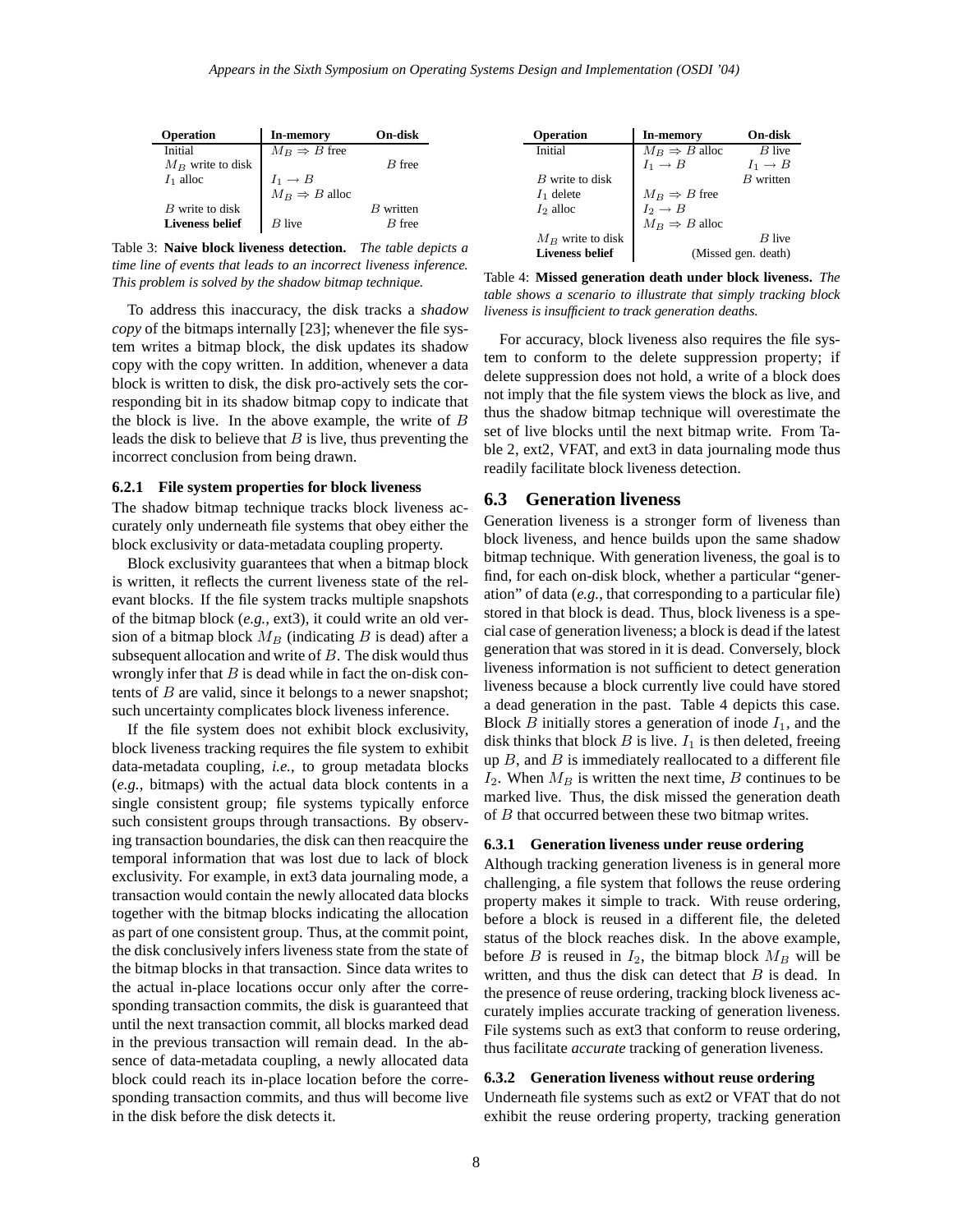liveness requires the disk to look for more detailed information. Specifically, the disk needs to monitor writes to metadata objects that link blocks together into a single logical file (such as the inode and indirect blocks in ext2, the directory and FAT entries in VFAT). The disk needs to explicitly track the "generation" a block belongs to. For example, when an inode is written, the disk records that the block pointers belong to the specific inode.

With this extra knowledge about the file to which each block belongs, the disk can identify generation deaths by looking for *changes in ownership*. For example, in Table 4, if the disk tracked that B belongs to  $I_1$ , then eventually when  $I_2$  is written, the disk will observe a change of ownership, because  $I_2$  owns a block that  $I_1$  owned in the past; the disk can thus conclude that a generation death must have occurred in between.

A further complication arises when instead of being reused in  $I_2$ , B is reused again in  $I_1$ , now representing a new file. Again, since  $B$  now belongs to a new generation of  $I_1$ , this scenario has to be detected as a generation death, but the ownership change monitor would miss it. To detect this case, we require the file system to track reuse of inodes (*i.e.*, the generation marking property). Ext2 already maintains such a version number, and thus enables detection of these cases of generation deaths. With version numbers, the disk now tracks for each block the "generation" it belonged to (the generation number is a combination of the inode number and the version number). When the disk then observes an inode written with an incremented version number, it concludes that all blocks that belonged to the previous version of the inode should have incurred a generation death. We call this technique *generation change monitoring*.

Finally, it is pertinent to note that the generation liveness detection through generation change monitoring is only *approximate*. Let us assume that the disk observes that block  $B$  belongs to generation  $G_1$ , and at a later time observes that  $B$  belongs to a different generation  $G_2$ . Through generation change monitoring, the disk can conclude that there was a generation death of  $B$  that occurred in between. However, the disk cannot know exactly *how many* generation deaths occurred in the relevant period. For example, after being freed from  $G_1$ ,  $B$  could have been allocated to  $G_3$ , freed from  $G_3$  and then reallocated to  $G_2$ , but the disk never saw  $G_3$  owning B due to delayed write of  $G_3$ . However, as we show in our case study, this weaker form of generation liveness is still quite useful.

A summary of the file system properties required for various forms of implicit liveness inference is presented in Table 5.

# **7 Case Study: Secure Delete**

To demonstrate our techniques for imparting liveness to storage, we present the design, implementation, and evaluation of a *secure deleting disk* under both explicit and im-

| Liveness type           | <b>Properties</b>                               |
|-------------------------|-------------------------------------------------|
| $Block_{Approx}$        | Block exclusivity or Data-metadata coupling     |
| $Block_{Accurate}$      | [Block <sub>Approx</sub> ] + Delete suppression |
| Generation $_{Approx}$  | [Block <sub>Approx</sub> ] + Generation marking |
| $Generation_{Accurate}$ | [ $Block_{Accurate}$ ] + Reuse ordering         |

Table 5: **FS properties for implicit liveness detection.** Approx *indicates the set of live entities is over-estimated.*

plicit approaches. We first describe implicit secure delete in detail, and then briefly discuss explicit secure delete.

There are two primary reasons why we chose secure deletion as our case study. First, secure delete requires tracking of generation liveness, which is the most challenging to track. Second, secure delete uses the liveness information in a context where correctness is paramount. A false positive in detecting a delete would lead to irrevocable deletion of valid data, while a false negative would result in the long-term recoverability of deleted data (a violation of secure deletion guarantees). Compared to previous work [24] which functioned only under a simplistic assumption of a synchronously mounted file system, we demonstrate that accurate inference of liveness is feasible underneath a variety of modern file system behaviors.

Our implicit secure deletion prototype is called FADED (A File-Aware Data-Erasing Disk); FADED works underneath three different file systems: ext2, VFAT, and ext3. Because of its complete lack of ordering guarantees, ext2 presented the most challenges. Specifically, since ext2 does not have the reuse ordering property, detecting generation liveness requires tracking generation information within the disk, as described in Section 6.3. We therefore mainly focus on the implementation of FADED underneath ext2, and finally discuss some key differences in our implementation for other file systems.

### **7.1 Goals of FADED**

The desired behavior of FADED is as follows: for every block that reaches the disk in the context of a certain file F, the delete of file F should trigger a secure overwrite (*i.e.*, *shred*) of the block. This behavior corresponds to the notion of *generation liveness* defined in Section 3. A *shred* involves multiple overwrites to the block with specific patterns so as to erase remnant magnetic effects of past layers (that could otherwise be recovered through techniques such as magnetic scanning tunneling microscopy [12]). Recent work suggests that two such overwrites are sufficient to ensure non-recoverability in modern disks [14].

Traditionally, secure deletion is implemented within the file system [3, 25, 26]; however, such implementations are unreliable given modern storage systems. First, for high security, overwrites need to be *off-track* writes (*i.e.*, writes straggling physical track boundaries), which external erase programs (*e.g.*, the file system) cannot perform [13]. Further, if the storage system buffers writes in NVRAM [32], multiple overwrites done by the file system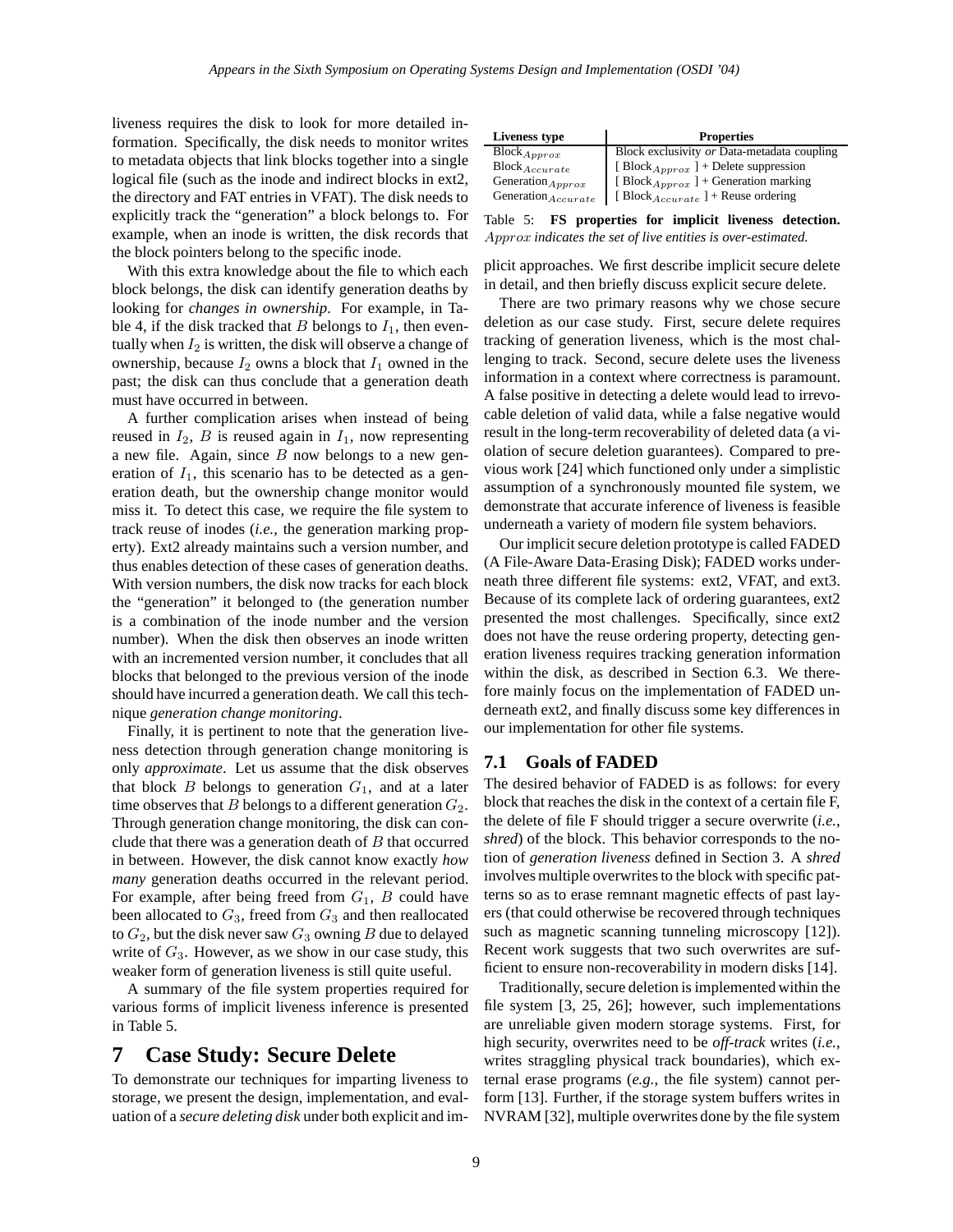may be collapsed into a single write to the physical disk, making the overwrites ineffective. Finally, in the presence of block migration [7, 32] within the storage system, an overwrite by the file system will only overwrite the current block location; stray copies of deleted data could remain. Thus, the storage system is the proper locale to implement secure deletion.

Note that FADED operates at the granularity of an entire volume; there is no control over which individual files are shredded. However, this limitation can be dealt with by storing "sensitive" files in a separate volume on which the secure delete functionality is enabled.

### **7.2 Basic operation**

As discussed in Section 6.3, FADED monitors writes to inode and indirect blocks and tracks the inode generation to which each block belongs. It augments this information with the block liveness information it collects through the shadow bitmap technique. Note that since ext2 obeys the block exclusivity and delete suppression properties, block liveness detection is reliable. Thus, when a block death is detected, FADED can safely shred that block.

On the other hand, if FADED detects a generation death through the ownership change or generation change monitors (*i.e.*, the block is live according to the block liveness module), FADED cannot simply shred the block, because FADED does not know if the current contents of the block belong to the generation that was deleted, or to a new generation that was subsequently allocated the same block due to block reuse. If the current contents of the block are valid, a shredding of the block would be catastrophic.

We deal with such uncertainty through a conservative approach to generation-death inference. By being conservative, we convert an apparent correctness problem into a performance problem, *i.e.*, we may end up performing more overwrites than required. Fundamental to this approach is the notion of a *conservative overwrite*.

#### **7.2.1 Conservative overwrites**

A conservative overwrite of block  $B$  erases past layers of data on the block, but leaves the current contents of B intact. Thus, even if FADED does not know whether a subsequent valid write occurred after a predicted generation death, a conservative overwrite on block B will be safe; it can never shred valid data. To perform a conservative overwrite of block  $B$ , FADED reads the block  $B$  into non-volatile RAM, then performs a normal secure overwrite of the block with the specific pattern, and ultimately restores the original data back into block B.

The problem with a conservative overwrite is that if the block contents that are restored after the conservative overwrite are in fact the old data (which had to be shredded), the conservative overwrite was ineffective. In this case, FADED can be guaranteed to observe one of two things. First, if the block had been reused by the file sys-

tem for another file, the new, valid data will be written eventually (*i.e.*, within the delayed write interval of the file system). When FADED receives this new write, it buffers the write, and before writing the new data to disk, FADED performs a shred of the concerned block once again; this time, FADED knows that it need not restore the old data, because it has the more recent contents of the block. To identify which writes to treat in this special manner, FADED tracks the list of blocks that were subjected to a conservative overwrite in a *suspicious blocks* list, and a write to a block in this list will be committed only after a secure overwrite of the block; after the second overwrite, the block is removed from the suspicious list. Note that the suspicious list needs to be stored persistently, perhaps in NVRAM, in order to survive crashes.

Second, if the block is not reused by the file system immediately, then FADED is guaranteed to observe a bitmap reset for the corresponding block, which will be flagged as a block death by the block liveness detector. Since block liveness tracking is reliable, FADED can now shred the block again, destroying the old data. Thus, in both cases of wrongful restore of old data, FADED is guaranteed to get another opportunity to make up for the error.

#### **7.2.2 Cost of conservatism**

Conservative overwrites come with a performance cost; every conservative overwrite results in the concerned block being treated as "suspicious", regardless of whether the data restored after the conservative overwrite was the old or new data, because FADED has no information to find it at that stage. Because of this uncertainty, even if the data restored were the new data (and hence need not be overwritten again), a subsequent write of the block in the context of the same file would lead to a redundant shredding of the block. Here we see one example of the performance cost FADED pays to circumvent the lack of perfect information.

## **7.3 Coverage of deletes**

In the previous subsection, we showed that for all generation deaths detected, FADED ensures that the appropriate block version is overwritten, without compromising valid data. However, for FADED to achieve its goals, these detection techniques must be *sufficient* to identify *all* cases of deletes at the file system level that need to be shredded. In this section, we show that FADED can indeed detect all deletes, but requires two minor modifications to ext2.

#### **7.3.1 Undetectable deletes**

Because of the weak properties of ext2, certain deletes can be missed by FADED. We present the two specific situations where identification of deletes is impossible, and then propose minor changes to ext2 to fix those scenarios. **File truncates:** The generation change monitor assumes that the version number of the inode is incremented when the inode is reused. However, the version number in ext2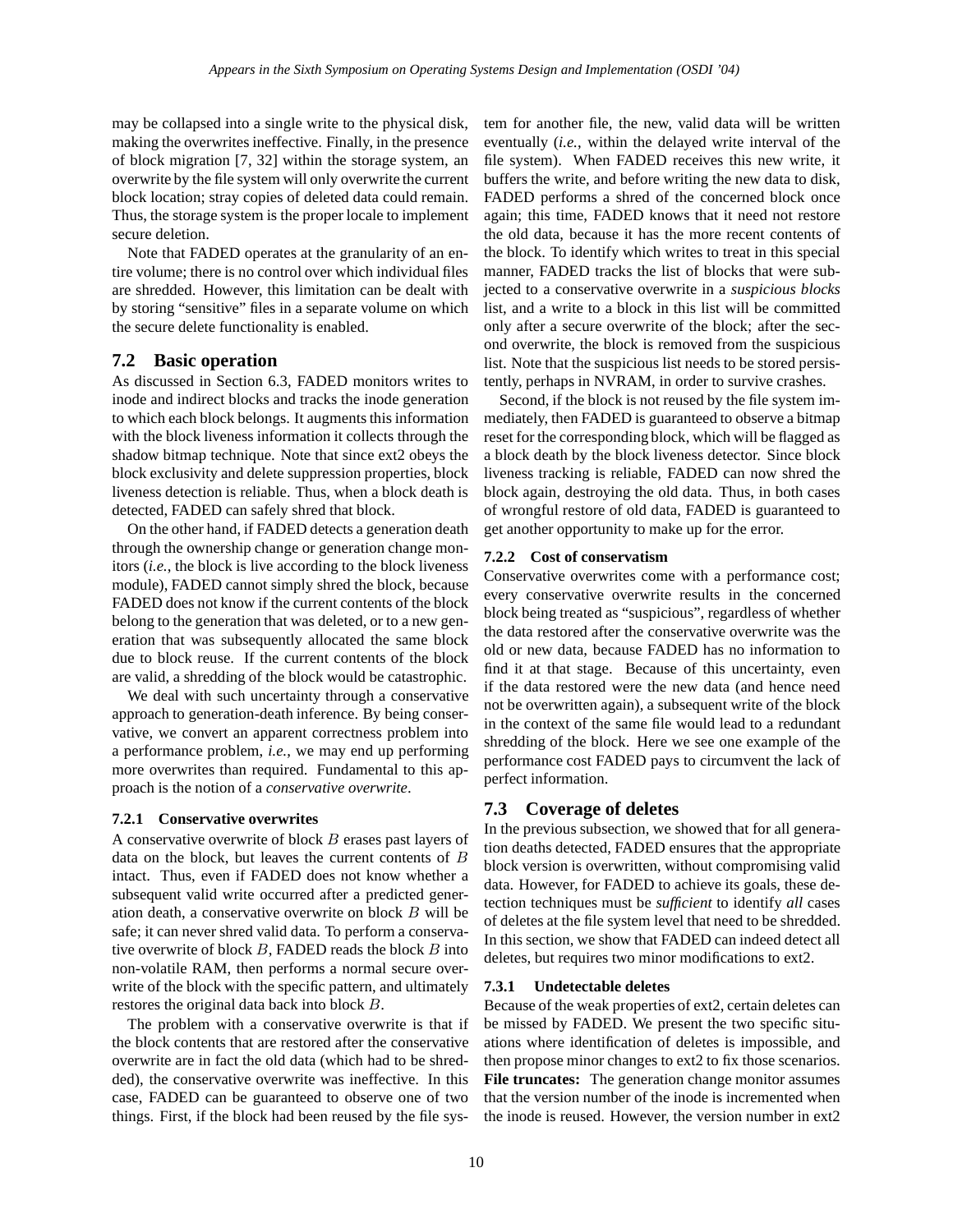| Operation         | In-memory                            | On-disk                              |
|-------------------|--------------------------------------|--------------------------------------|
| Initial           | $I_1 \rightarrow \overline{B^{Ind}}$ | $I_1 \rightarrow B^{In\overline{d}}$ |
| $I_1$ delete      | $B$ free                             |                                      |
| $I_2$ alloc       | $I_2 \rightarrow B$                  |                                      |
| $B$ write to disk |                                      | $I_1 \rightarrow B^{Ind}$            |
|                   |                                      | (wrong type)                         |

Table 6: **Misclassified indirect block.** *The table shows a scenario where a normal data block is misclassified as an indirect block.* B Ind *indicates that* B *is treated as an indirect block. Reuse ordering for indirect blocks prevents this problem.*

is only incremented on a complete delete and reuse; partial truncates do not affect the version number. Thus if a block is freed due to a partial truncate and is reassigned to the same file, FADED misses the generation death. Although such a reuse after a partial truncate could be argued as a logical overwrite of the file (and thus, not a *delete*), we adopt the more complex (and conservative) interpretation of treating it as a delete.

To handle such deletes, we propose a small change to ext2; instead of incrementing the version number on a reallocation of the inode, we increment it on every truncate. Alternatively, we could introduce a separate field to the inode that tracks this version information. This is a non-intrusive change, but is effective at providing the disk with the requisite information. This technique could result in extra overwrites in the rare case of partial truncates, but correctness is guaranteed because the "spurious" overwrites would be conservative and would leave data intact. **Reuse of indirect blocks:** A more subtle problem arises due to the presence of indirect pointer blocks. Indirect blocks share the data region of the file system with other user data blocks; thus the file system can reuse a normal user data block as an indirect block and vice versa. In the presence of such *dynamic typing*, the disk cannot reliably

The only way FADED can identify a block  $B$  as an indirect block is when it observes an inode  $I_1$  that contains B in its indirect pointer field. FADED then records the fact that  $B$  is an indirect block. However, when it later observes a write to  $B$ , FADED cannot be certain that the contents indeed are those of the indirect block, because in the meanwhile  $I_1$  could have been deleted, and  $B$  could have been reused as a user data block in a different inode  $I_2$ . This scenario is illustrated in Table 6.

identify an indirect block [23].

Thus, FADED cannot trust the block pointers in a suspected indirect block; this uncertainty can lead to missed deletes in certain cases. To prevent this occurrence, a data block should never be misclassified as an indirect block. To ensure this, before the file system allocates, and immediately after the file system frees an indirect block  $B^{Ind}$ , the concerned data bitmap block  $M_{B^{Ind}}$  should be flushed to disk, so that the disk will know that the block was freed. Note that this is a weak form of reuse ordering only for indirect blocks. As we show later, this change has very little

| <b>Operation</b>    | <b>In-memory</b>    | On-disk                 |
|---------------------|---------------------|-------------------------|
| Initial             | $B$ free            | $R$ free                |
| $I_1$ alloc         | $I_1 \rightarrow B$ |                         |
| $B$ write to disk   |                     | $B$ written             |
| $I_1$ delete        | $B$ free            |                         |
| $I_2$ alloc         | $I_2 \rightarrow B$ |                         |
| $I_2$ write to disk |                     | $I_2 \rightarrow B$     |
|                     |                     | (Missed delete of $B$ ) |

Table 7: **Missed delete due to an orphan write.** *The table illustrates how a delete can be missed if an orphan block is not treated carefully. Block B, initially free, is allocated to*  $I_1$  *in memory.* Before  $I_1$  *is written to disk, B is written.*  $I_1$  *is then deleted and B reallocated to*  $I_2$ *. When*  $I_2$  *is written, FADED would associate* B *with* I<sup>2</sup> *and would miss the overwrite of* B*.*

impact on performance, since indirect blocks tend to be a very small fraction of the set of data blocks.

**Practicality of the changes:** The two changes discussed above are minimal and non-intrusive; the changes together required modification of 12 lines of code in ext2. Moreover, they are required only because of the weak ordering guarantees of ext2. In file systems such as ext3 which exhibit reuse ordering, these changes are not required. Our study of ext2 is aimed as a limit study of the minimal set of file system properties required to reliably implement secure deletion at the disk.

#### **7.3.2 Orphan allocations**

Implicit block liveness tracking in FADED already addresses the orphan allocation issue discussed in § 5.3; when ext2 recovers after a crash, the fsck utility writes out a copy of all bitmap blocks; the block liveness monitor in FADED will thus detect death of those orphan allocations.

#### **7.3.3 Orphan writes**

Due to arbitrary ordering in ext2, FADED can observe a write to a newly allocated data block before it observes the corresponding owning inode. Such *orphan writes* need to be treated carefully because if the owning inode is deleted before being written to disk, FADED will never know that the block once belonged to that inode. If the block is reused in another inode, FADED would miss overwriting the concerned block which was written in the context of the old inode. Table 7 depicts such a scenario.

One way to address this problem is to *defer* orphan block writes until FADED observes an owning inode [23], a potentially memory-intensive solution. Instead, we use the suspicious block list used in conservative overwrites to also track orphan blocks. When FADED observes a write to an orphan block  $B$ , it marks  $B$  suspicious; when a subsequent write arrives to  $B$ , the old contents are shredded. Thus, if the inode owning the block is deleted before reaching disk, the next write of the block in the context of the new file will trigger the shred. If the block is not reused, the bitmap reset will indicate the delete.

This technique results in a redundant secure overwrite anytime an orphaned block is overwritten by the file sys-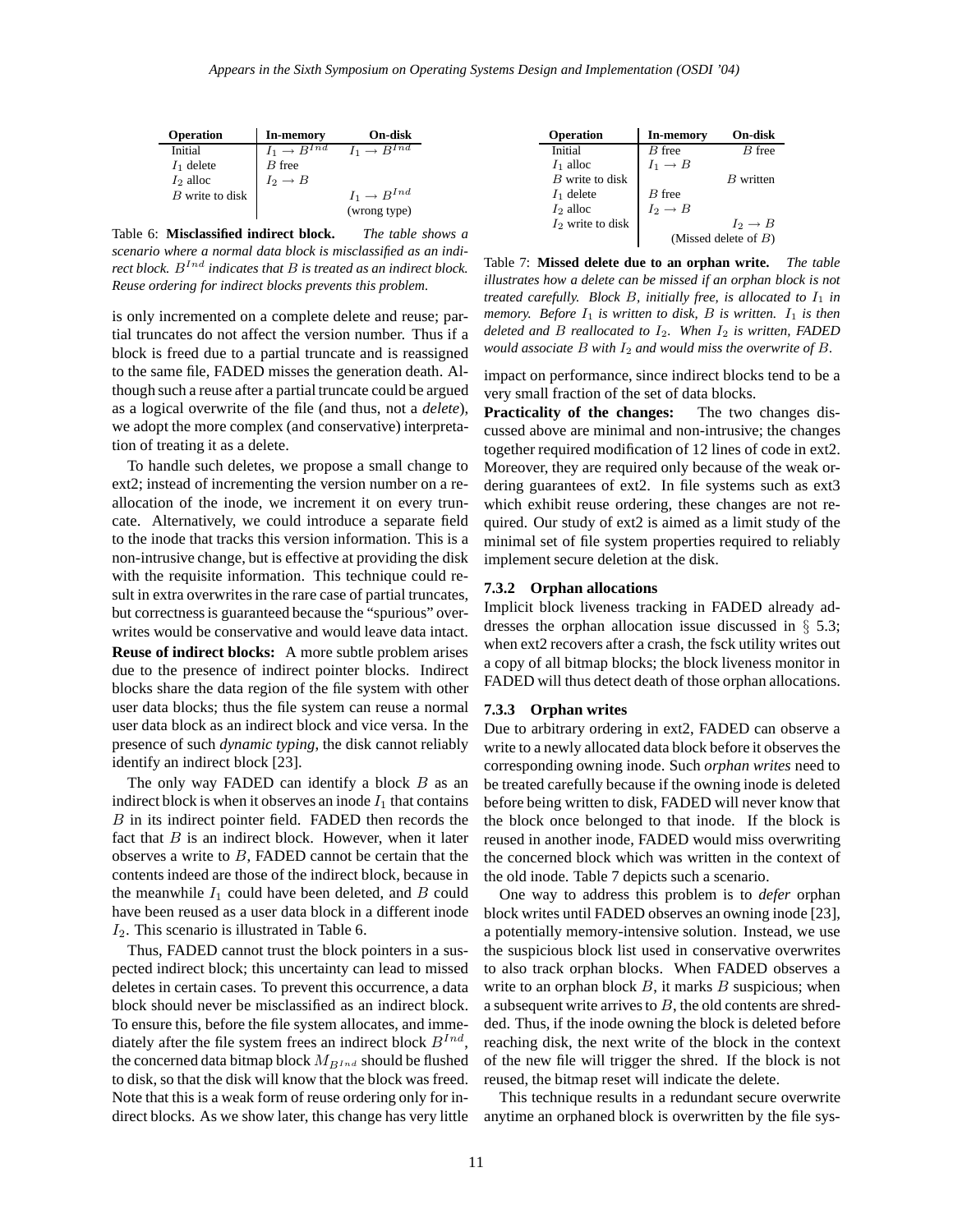

Figure 1: **Key components of FADED.**

tem in the context of the same file, again a cost we pay for conservatism. Note that this overhead is incurred only the first time an orphan block is overwritten.

#### **7.3.4 Guaranteed detection of deletes**

With these techniques, we can prove that for every block B that is deleted by the file system after it has reached disk, FADED always overwrites the deleted contents of B. The proof is presented in Appendix A.

## **7.4 Delayed overwrites**

Multiple overwrites of the same block cause additional disk I/Os that can hurt performance if incurred on the critical path. For better performance, FADED delays overwrites until idle time in the workload [11] (or optionally, until up to  $n$  minutes of detection). Thus, whenever FADED decides to shred a block, it just queues it; a low priority thread services this queue if FADED had not observed useful foreground traffic for more than a certain duration. Delayed overwrites help FADED to present writes to the disk in a better, sequential ordering, besides reducing the impact on foreground performance. Delaying also reduces the number of overwrites if the same block is deleted multiple times. The notion of conservative overwrites is crucial to delaying overwrites arbitrarily, even after the block that had to be overwritten is written in the context of a new file. Note that if immediate shredding is required, the user needs to perform a sync.

A summary of the key data structures and components of FADED is presented in Figure 1.

## **7.5 FADED for other file systems**

We have also implemented FADED underneath other file systems, and in each case, validated our implementation with the same testing methodology as will be described in Section 7.7. However, due to space constraints, we only point to the key differences we observed relative to ext2.

## **7.5.1 FADED for VFAT**

Like ext2, VFAT also does not conform to reuse ordering, so FADED needs to track generation information for each block in order to detect deletes. One key difference in VFAT compared to ext2 is that there are no pre-allocated, uniquely addressable "inodes", and consequently, no "version" information as well. Dynamically

allocated directory blocks contain a pointer to the start block of a file; the FAT chains the start block to the other blocks of the file. Thus, detecting deletes reliably underneath unmodified VFAT is impossible. We therefore introduced an additional field to a VFAT directory entry that tracks a globally unique *generation number*. The generation number gets incremented on every create and delete in the file system, and a newly created file is assigned the current value of generation number. With this small change (29 lines of code) to VFAT, the generation change monitor accurately detects all deletes of interest.

## **7.5.2 FADED for ext3**

Since ext3 exhibits reuse ordering, tracking generation liveness in ext3 is the same as tracking block liveness. However, since ext3 does not obey the block exclusivity property, tracking block liveness accurately is impossible except in the data journaling mode which has the useful property of data-metadata coupling. For the ordered and writeback modes, we had to make a small change: when a metadata transaction is logged, we also made ext3 log a list of data blocks that were allocated in the transaction. This change (95 lines of code), coupled with the reuse ordering property, enables accurate tracking of deletes.

# **7.6 Explicit secure delete**

We have also built secure deletion under the explicit notification framework. We modified the ext2 and ext3 file systems to notify the disk of every logical delete (as described in §5). The file system modifications accounted for 14 and 260 lines of code respectively. Upon receiving the notification, the disk decides to shred the block. However, similar to FADED, the disk delays overwrites until idle time to minimize impact on foreground performance.

# **7.7 Evaluation**

In this section, we evaluate our implicit and explicit implementations of secure delete. The enhanced disk is implemented as a pseudo-device driver in the Linux 2.4 kernel; the driver observes the same information as a hardware prototype, but suffers contention for CPU and memory from the host. We use a 2.4 GHz Pentium-4 with 1 GB RAM and a 10K RPM IBM 9LZX disk. Due to space constraints, we provide results only for the ext2 version.

## **7.7.1 Correctness and accuracy**

To test whether our FADED implementation detected all deletes of interest, we instrument the file system to log every delete, and correlate it with the log of writes and overwrites by FADED, to capture cases of unnecessary or missed overwrites. We tested our system on various workloads with this technique, including a few busy hours from the HP file system traces [19]. Table 8 presents the results of this study on the trace hour 09 00 of 11/30/00.

In this experiment, we ran FADED under four versions of Linux ext2. In the first, marked "No changes", a default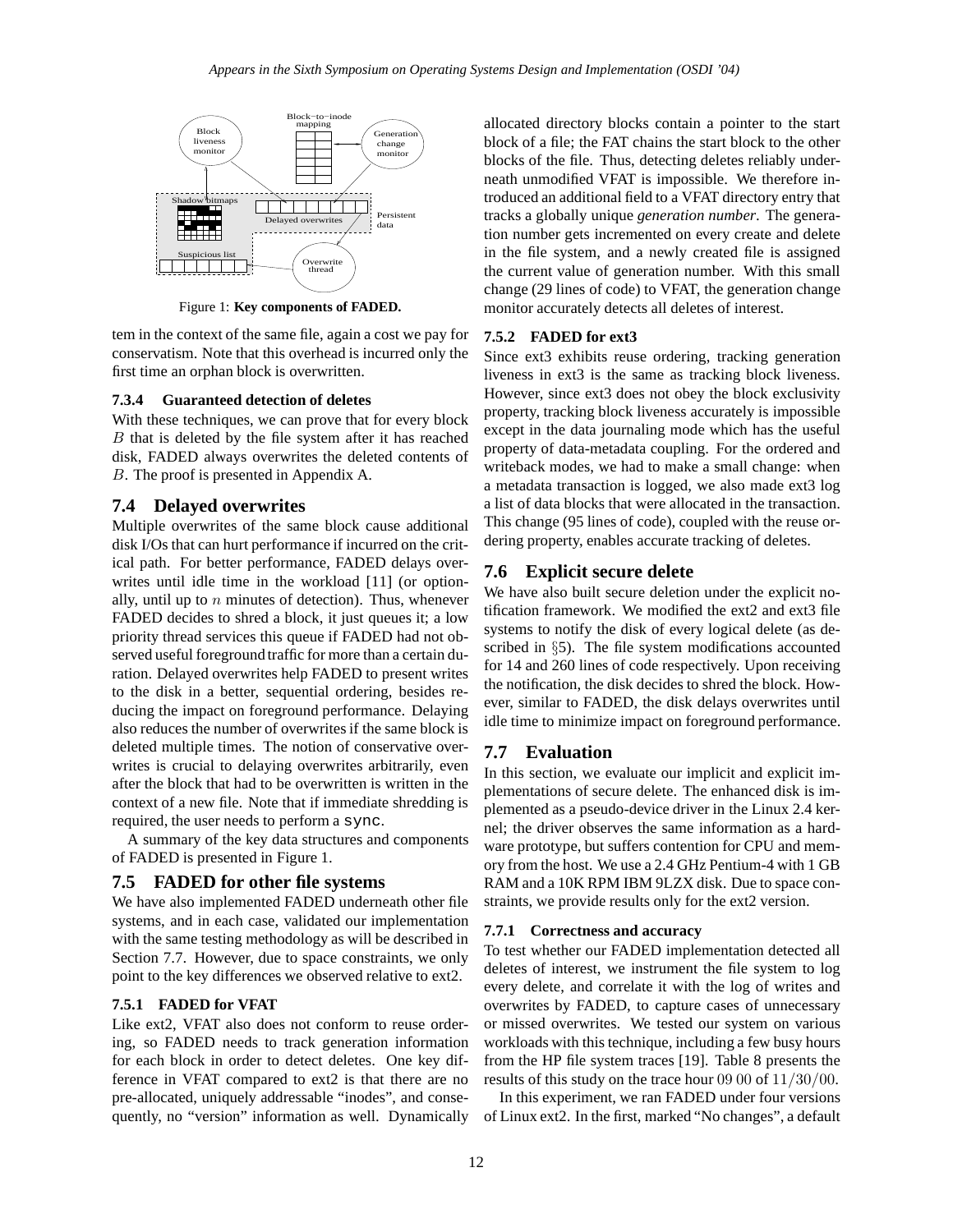| Config      | <b>Delete</b> | Overwrite | <b>Excess</b> | <b>Miss</b> |
|-------------|---------------|-----------|---------------|-------------|
| No changes  | 76948         | 68700     | 11393         | 854         |
| Indirect    | 76948         | 68289     | 10414         | 28          |
| Version     | 76948         | 69560     | 11820         |             |
| <b>Both</b> | 76948         | 67826     | 9610          |             |

Table 8: **Correctness and accuracy.** *The table shows the number of overwrites performed by the FADED under various configurations of ext2. The columns (in order) indicate the number of blocks deleted within the file system, the total number of logical overwrites performed by FADED, the number of unnecessary overwrites, and the number of overwrites missed by FADED. Note that deletes that occurred before the corresponding data write do not require an overwrite.*

| Config      | <b>Reads</b> | Writes | $Run-time(s)$ |
|-------------|--------------|--------|---------------|
| No changes  | 394971       | 234664 | 195.0         |
| Version     | 394931       | 234648 | 195.5         |
| <b>Both</b> | 394899       | 235031 | 200.0         |

Table 9: **Impact of FS changes on performance.** *The performance of the various file system configurations under a busy hour of the HP Trace is shown. For each configuration, we show the number of blocks read and written, and the trace run-time.*

ext2 file system was used. In "Indirect", we used ext2 modified to obey reuse ordering for indirect blocks. In "Version", we used ext2 modified to increment the inode version number on every truncate, and the "Both" configuration represents both changes (the correct file system implementation required for FADED). The third column gives a measure of the extra work FADED does in order to cope with inaccurate information. The last column indicates the number of missed overwrites; in a correct system, the fourth column should be zero.

We can see that the cost of inaccuracy is quite reasonable; FADED performs roughly 14% more overwrites than the minimal amount. Also note that without the version number modification to ext2, FADED indeed misses a few deletes. The reason no missed overwrites are reported for the "Version" configuration is the rarity of the case involving a misclassified indirect block.

#### **7.7.2 Performance impact of FS changes**

We next evaluate the performance impact of the two changes we made to ext2, by running the same HP trace on different versions of ext2. Table 9 shows the results. As can be seen, even with both changes, the performance reduction is only about 2% and the number of blocks written is marginally higher due to synchronous bitmap writes for indirect block reuse ordering. We thus conclude that the changes are quite practical.

#### **7.7.3 Performance of secure delete**

We now explore the foreground performance of implicit and explicit secure delete, and the cost of overwrites.

**Foreground performance impact:** Tracking block and generation liveness requires FADED to perform extra processing. This cost of reverse engineering directly impacts application performance because it is incurred on the crit-

|                           | $Run-time(s)$   |                 |                 |  |
|---------------------------|-----------------|-----------------|-----------------|--|
| <b>System</b>             | <b>Implicit</b> | <b>Explicit</b> |                 |  |
|                           | <b>PostMark</b> | <b>HP</b> Trace | <b>HP</b> Trace |  |
| Default                   | 166.8           | 200.0           | 195.0           |  |
| SecureDelete <sub>2</sub> | 177.7           | 209.6           | 195.5           |  |
| SecureDelete <sub>4</sub> | 178.4           | 209.0           | 196.8           |  |
| SecureDelete <sub>6</sub> | 179.0           | 209.3           | 196.4           |  |

Table 10: **Foreground impact: Postmark and HP trace.** *The run-times for Postmark and the HP trace are shown for FADED, with 2, 4 and 6 overwrite passes. For comparison, the run-time of explicit secure delete on the HP Trace is also shown. Postmark was configured with 40K files and 40K transactions.*

ical path of every disk operation. We quantify the impact of this extra processing required at FADED on foreground performance. Since our software prototype competes for CPU and memory resources with the host, these are worst case estimates of the overheads.

We run the Postmark file system benchmark [15] and the HP trace on a file system running on top of FADED. Postmark is a metadata intensive small-file benchmark, and thus heavily exercises the inferencing mechanisms of FADED. To arrive at a pessimistic estimate, we perform a sync at the end of each phase of Postmark, causing all disk writes to complete and account that time in our results. Note that we do not wait for completion of delayed overwrites. Thus, the numbers indicate the performance perceived by the foreground task.

Table 10 compares the performance of FADED both with a default disk and with explicit secure delete. From the table, we can see that even for 4 or 6 overwrite passes, foreground performance is not affected much. Extra CPU processing within FADED causes only about 4 to 7% lower performance compared to the modified file system running on a normal disk. The explicit implementation performs better because it does not incur the overhead of inference. Further, it does not require the file system modifications reported in Table 9 (this corresponds to the "No changes" row in Table 9). Note that we do not model the cost of sending a free command across the SCSI bus; thus the overheads in the explicit case are optimistic.

**Idle time required:** We now quantify the cost of performing overwrites for shredding. With microbenchmarks, we verified that the overwrites obtained near sequential bandwidth due to their delayed, ordered issue. We also found that when block reuse occurs within the file system (resulting in multiple deletes to the same block), delaying overwrites significantly reduces overwrite traffic. We omit these results due to space constraints.

We next explore the time required for overwrites. First, we use the same Postmark configuration as above, but measure the time for the benchmark to complete including delayed overwrites. Since Postmark deletes all files at the end of its run, we face a worst case scenario where the entire working set of the benchmark has to be overwrit-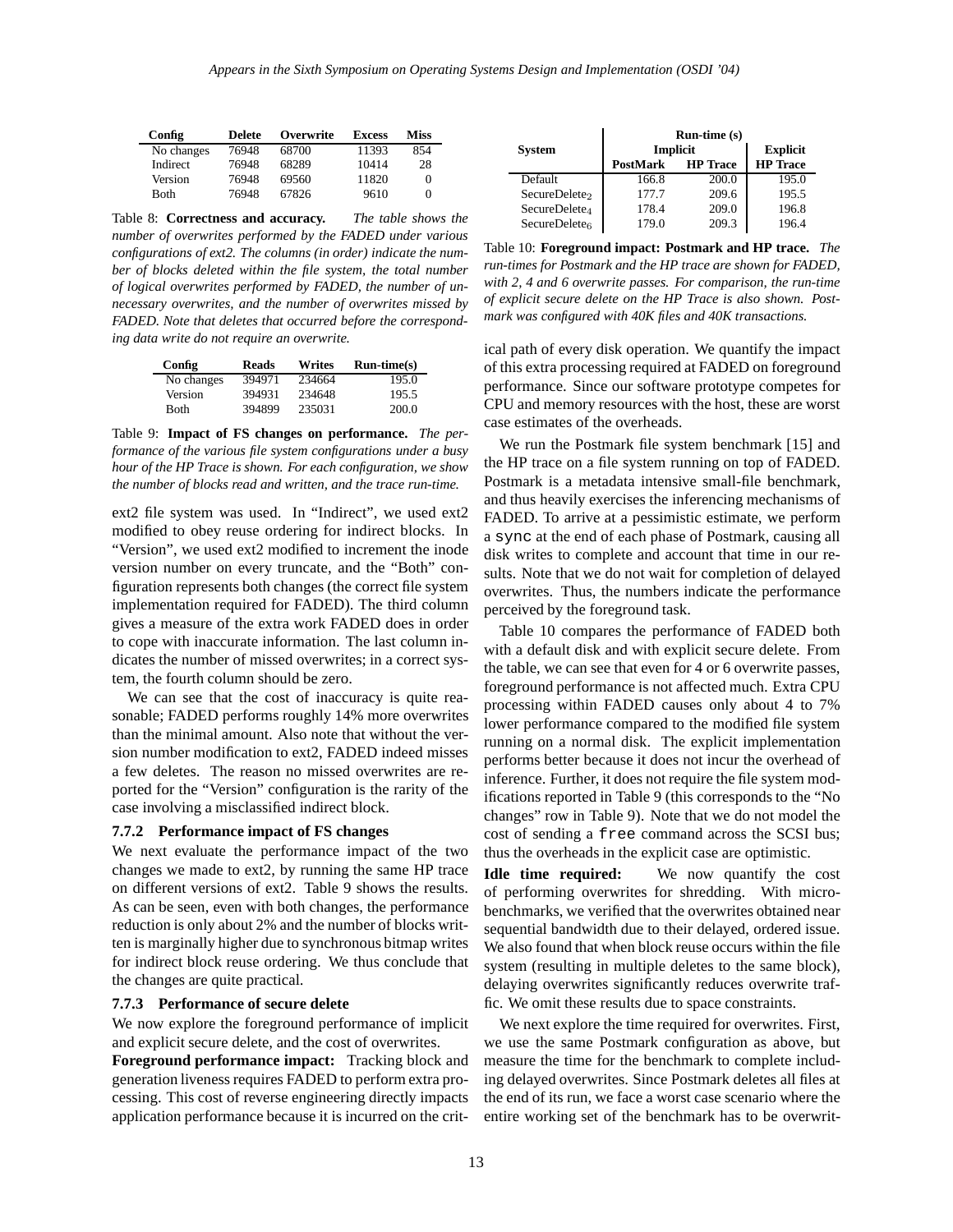|                           | Run-time with overwrites (s) |                 |                 |  |
|---------------------------|------------------------------|-----------------|-----------------|--|
| <b>System</b>             | Implicit                     | <b>Explicit</b> |                 |  |
|                           | <b>HP</b> Trace<br>PostMark  |                 | <b>HP</b> Trace |  |
| Default                   | 166.8                        | 200.0           | 195.0           |  |
| SecureDelete <sub>2</sub> | 466.6                        | 302.8           | 280.0           |  |
| SecureDelete <sub>4</sub> | 626.4                        | 345.6           | 316.2           |  |
| SecureDelete $6$          | 789.3                        | 394.3           | 346.1           |  |

Table 11: **Idle time requirement.** *The table shows the total run-time of two benchmarks, Postmark and the HP trace. The time reported includes completion of all delayed overwrites.*

ten, accounting for the large overwrite times reported in Table 11. In the HP-trace, the overwrite times are more reasonable. Since most blocks deleted in the HP trace are then reused in subsequent writes, most of the overwrites performed here are conservative. This accounts for the steep increase from 0 to 2 overwrite passes, in the implicit case. The explicit implementation incurs 8-13% lower overwrite times compared to FADED because it has perfect information on deletes, and thus avoids extra overwrites incurred due to conservatism.

# **8 Implicit Detection Under NTFS**

In this section, we present our experience building support for implicit liveness detection underneath the Windows NTFS file system. The main challenge we faced underneath NTFS was the absence of source code for the file system. While the basic on-disk format of NTFS is known [27], details of its update semantics and journaling behavior are not publicly available. As a result, our implementation currently tracks only block liveness which requires only knowledge of the on-disk layout; generation liveness tracking could be implemented if the details of NTFS journaling mechanism were known.

The fundamental piece of metadata in NTFS is the Master File Table (MFT); each record in the MFT contains information about a unique file. Every piece of metadata in NTFS is treated as a regular file; file 0 is the MFT itself, file 2 is the recovery log, and so on. The allocation status of all blocks in the volume is maintained in a file called the cluster bitmap, which is similar to the block bitmap tracked by ext2. On block allocations and deletions, NTFS regularly writes out modified bitmap blocks.

Our prototype implementation runs as a device driver in Linux, similar to the setup described earlier for other file systems. The virtual disk on which we interpose is exported as a logical disk to a virtual machine instance of Windows XP running over VMware Workstation [30]. To track block liveness, our implementation uses the same shadow bitmap technique mentioned in Section 6.2. By detailed empirical observation under long-running workloads, we found that NTFS did not exhibit any violation of the block exclusivity and delete suppression properties mentioned in Section 4.2; however, due to the absence of source code, we cannot assert that NTFS *always* conforms to these properties. This limitation points to the

general difficulty of using implicit techniques underneath closed-source file systems; one can never be certain that the file system conforms to certain properties unless those are guaranteed by the file system vendor. In the absence of such guarantees, the utility of implicit techniques is limited to optimizations that can afford to be occasionally "wrong" in their implicit inference.

Our experience with NTFS also points to the utility of characterizing the precise set of file system properties required for various forms of liveness inference. This set of properties now constitutes a minimal "interface" for communication between file system and storage vendors. For example, if NTFS confirmed its conformance to the block exclusivity and delete suppression properties, the storage system could safely implement aggressive optimizations that rely on its implicit inference.

# **9 Discussion**

In this section, we reflect on the lessons learned from our case study to refine our comparison on the strengths and weaknesses of the explicit and implicit approaches.

The ideal scenario for the implicit approach is where changes are required only in the storage system and not in the file system or the interface. However, in practice, accurate liveness detection requires certain file system properties, which means the file system needs to be modified if it does not conform to those requisite properties. In the face of such changes to both the storage system and the file system, it might appear that the implicit approach is not much more pragmatic than the explicit approach of changing the interface also. There are two main reasons why we believe the implicit approach is still useful.

First, file system changes are not required if the file system already conforms to the requisite properties. For example, many file systems (e.g. ext2, VFAT, ext3-data journaling, and perhaps NTFS) are already amenable to block liveness detection without any change to the file system. The ext3 file system in data journaling mode already conforms to the properties required for generation liveness detection. Clearly, in such cases, the implicit approach enables non-intrusive deployment of functionality.

Second, we believe that modifying the file system to conform to a set of well-defined properties is more general than modifying the file system (and the interface) to convey a specific piece of information. Although we have discussed the file system properties from the viewpoint of implicit liveness detection, some of the properties enable richer information to be inferred; for example, the association between a block and its owning inode (required for certain applications such as file-aware layout [23]) can be tracked accurately if the file system obeys the reuse ordering or the consistent metadata properties. Our ultimate goal is to arrive at a set of properties that enable a wide variety of information to be tracked implicitly, thus outlining how file systems may need to be designed to enable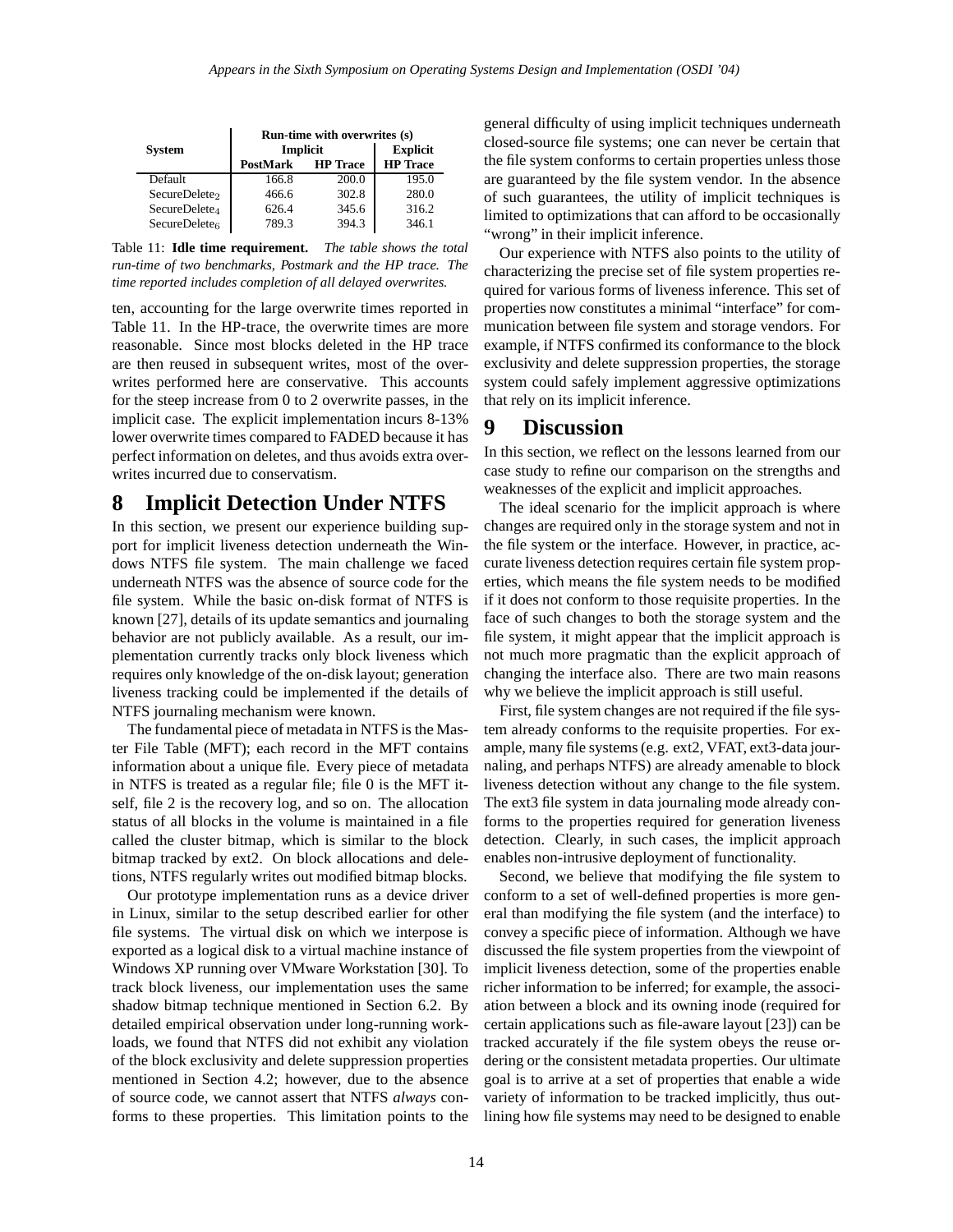such transparent extension within the storage system. In contrast, the approach of changing the interface requires introducing a new interface every time a different piece of information is required.

# **10 Related Work**

The need for liveness information in storage systems has been recognized in previous work. In most existing proposals, an interface to communicate liveness is a part of a more radical set of changes to the existing storage interface. For example, logical disks have a list-based interface to storage which includes a command to "delete" a block from a list [4]. More recent work suggests an object-like interface to storage [17], which moves the responsibilities of low-level storage management such as liveness tracking from the file system into the drives themselves. In contrast to such wide-scale changes, our "explicit notification" approach for imparting liveness is much less intrusive on the large body of file systems that utilize the existing block-based interface to storage.

There has also been work on implementing "smarts" within a storage system without interface change, similar to our implicit approach. Some of these systems utilize a limited form of liveness inference. For example, AutoRAID requires information on free space to decide the amount of data that can be stored in RAID-1 [32]; AutoRAID infers that blocks that have not been written ever, are dead. This inference is a weak form of liveness because once a block is written, subsequent deletes cannot be detected. Other systems such as the programmable disk [31] make similar inferences. The existence of these proposals indicates that liveness information is important in storage systems, and yet systematic techniques for acquiring such information have been missing.

Most related to the implicit techniques in this work is our previous work on semantically-smart disks [24]. In that work, we presented techniques by which a blockbased storage system can infer file system level information and implemented a set of case studies such as trackaligned extents, journaling, and secure delete. However, all correctness-sensitive case studies implemented therein required the file system to be synchronously mounted; under synchronous file systems, implicit information tracking is trivial. Our more recent work on D-GRAID [23] considered asynchronous file systems, but the layout mechanisms of D-GRAID did not depend on accuracy for correctness; it was acceptable in D-GRAID to get predictions wrong. Also, fast recovery in D-GRAID utilized *block liveness* (a much easier property to track than generation liveness) under specific assumptions on file system behavior. In this work, we go beyond our previous work by generalizing our techniques for inference underneath a wide range of realistic file system behaviors, and demonstrating that storage-level functionality where correctness is paramount, can utilize this information reliably.

# **11 Conclusion**



As system layers evolve over time, interfaces between layers become obsolete or sub-optimal, necessitating their evolution. We have presented two approaches for interface evolution: explicit and implicit, in the context of embedding liveness informa-

tion into storage. A qualitative summary of the complexity of the two approaches along various axes is presented in the figure. We have shown that the explicit approach, while appearing straightforward, entails a fair amount of file system change in practice, besides requiring some minimal support from the storage system. Despite these factors, the explicit approach results in simpler systems than the implicit case. The main strength of the implicit approach is that it permits demonstration of functionality without changes to the interface, thus enabling seamless deployment while catalyzing rapid interface evolution.

# **Acknowledgments**

We thank Nitin Agrawal, John Bent, Timothy Denehy, Todd Jones, James Nugent, Florentina Popovici, and Vinod Yegneswaran for their helpful comments. We also thank Mendel Rosenblum for his excellent shepherding, the anonymous reviewers for their thoughtful feedback, and Gordon Hughes for his useful comments on secure delete. This work is sponsored by NSF CCR-0092840, CCR-0133456, CCR-0098274, NGS-0103670, ITR-0086044, ITR-0325267, IBM and EMC.

#### **References**

- [1] R. Agrawal, J. Kiernan, R. Srikant, and Y. Xu. Hippocratic databases. In *28th VLDB*, 2002.
- [2] L. Bairavasundaram, M. Sivathanu, A. C. Arpaci-Dusseau, and X-RAY: A Non-Invasive Exclusive Caching Mechanism for RAIDs. In *ISCA '04*, 2004.
- [3] S. Bauer and N. B. Priyantha. Secure Data Deletion for Linux File Systems. In *USENIX Security*, August 2001.
- [4] W. de Jonge, M. F. Kaashoek, and W. C. Hsieh. The Logical Disk: A New Approach to Improving File Systems. In *SOSP '93*, 1993.
- [5] T. E. Denehy, A. C. Arpaci-Dusseau, and R. H. Arpaci-Dusseau. Bridging the Information Gap in Storage Protocol Stacks. In *USENIX*, Monterey, CA, June 2002.
- [6] I. Dowse and D. Malone. Recent Filesystem Optimisations on FreeBSD. In *FREENIX*, June 2002.
- [7] EMC Corporation. Symmetrix Enterprise Information Storage Systems. http://www.emc.com, 2002.
- [8] R. M. English and A. A. Stepanov. Loge: A Self-Organizing Disk Controller. In *USENIX*, Jan. 1992.
- [9] G. R. Ganger. Blurring the Line Between Oses and Storage Devices. TR SCS CMU-CS-01-166, Dec. 2001.
- [10] G. R. Ganger, M. K. McKusick, C. A. Soules, and Y. N. Patt. Soft Updates: A Solution to the Metadata Update Problem in File Systems. *ACM TOCS*, 18(2), May 2000.
- [11] R. A. Golding, P. Bosch, C. Staelin, T. Sullivan, and J. Wilkes. Idleness is not sloth. In *USENIX Winter*, pages 201–212, 1995.
- P. Gutmann. Secure Deletion of Data from Magnetic and Solid-State Memory. In *USENIX Security*, July 1996.
- [13] G. Hughes. Personal communication, 2004.